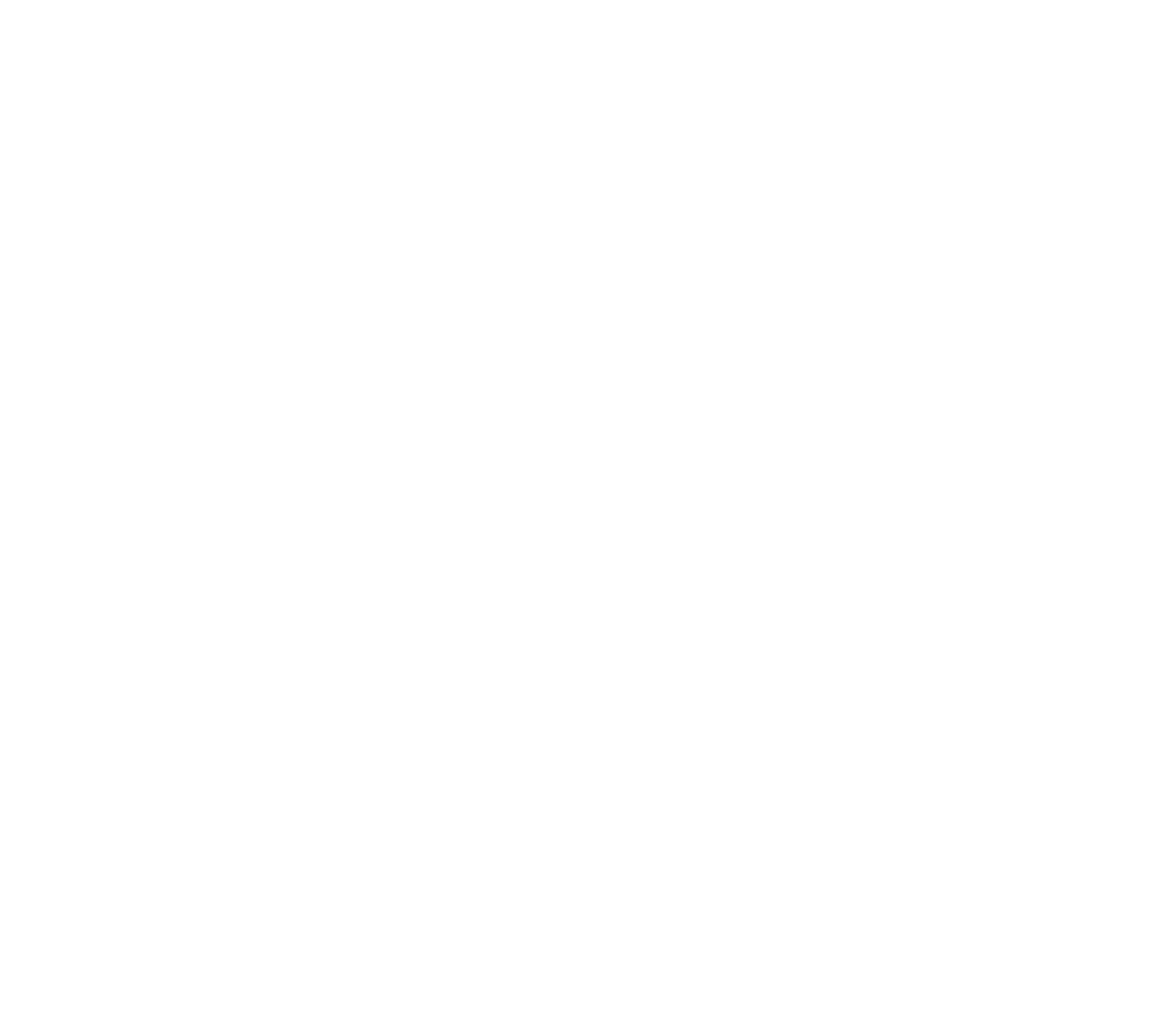

# **10 years of Brain Gain in Kosova**

financed by

Austrian

Development Cooperation

 $|{\rm u}\|{\rm s}\|$ t i la  $|a|$  $\mathbb S$  $\Upsilon$ W u

right to education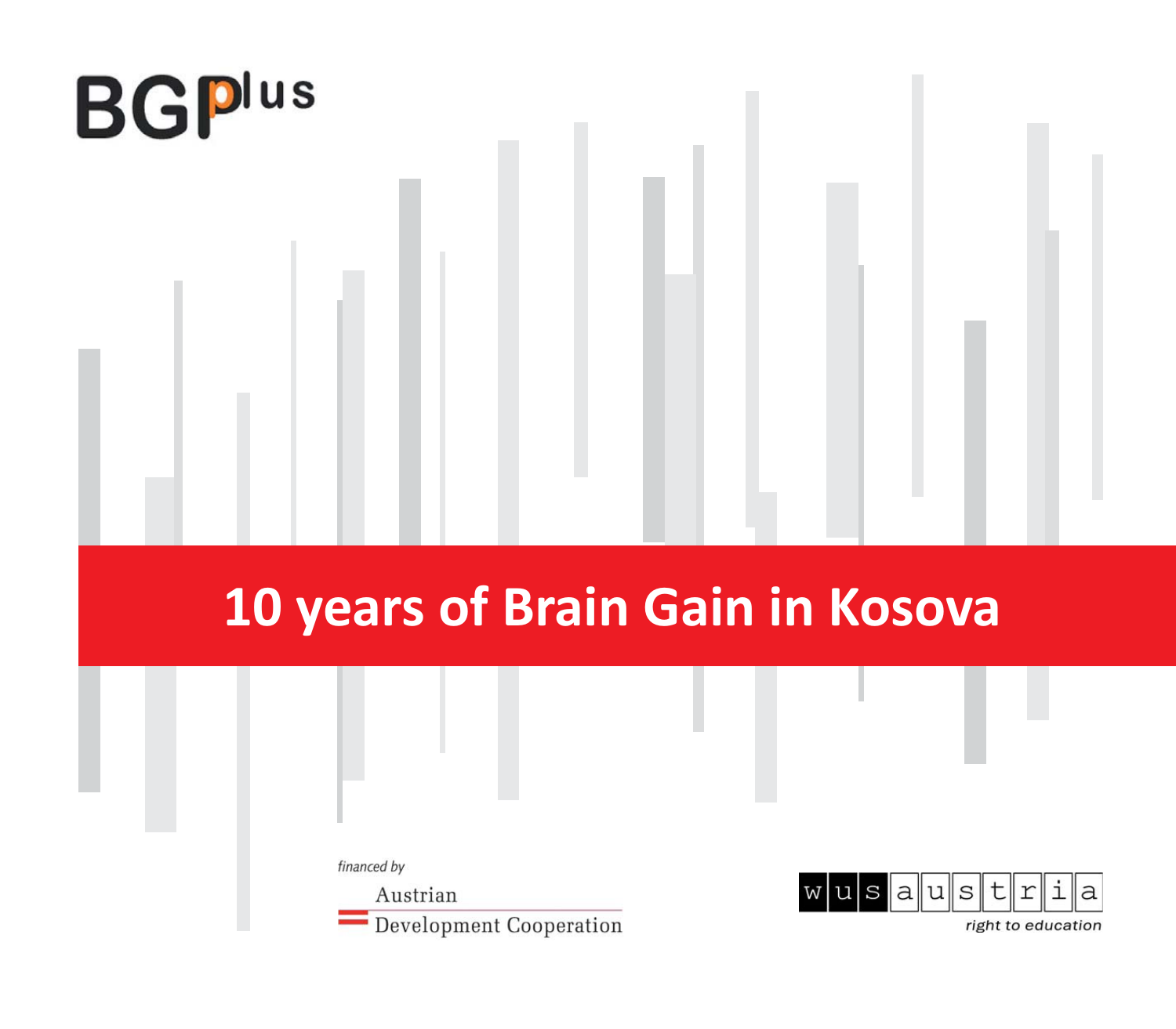### **IMPRESSUM:**

**Published by:** WUS Austria **Authors:** But Dedaj, Mjellma Carabregu, Alfred Marleku and Granit Gjevukaj **Design:** Ringeis promotion **Printed:** Dizajn studio Ringeis **Number of Copies:** 200 **Financed by**: Austrian Development Cooperation **Issued on:** June 2011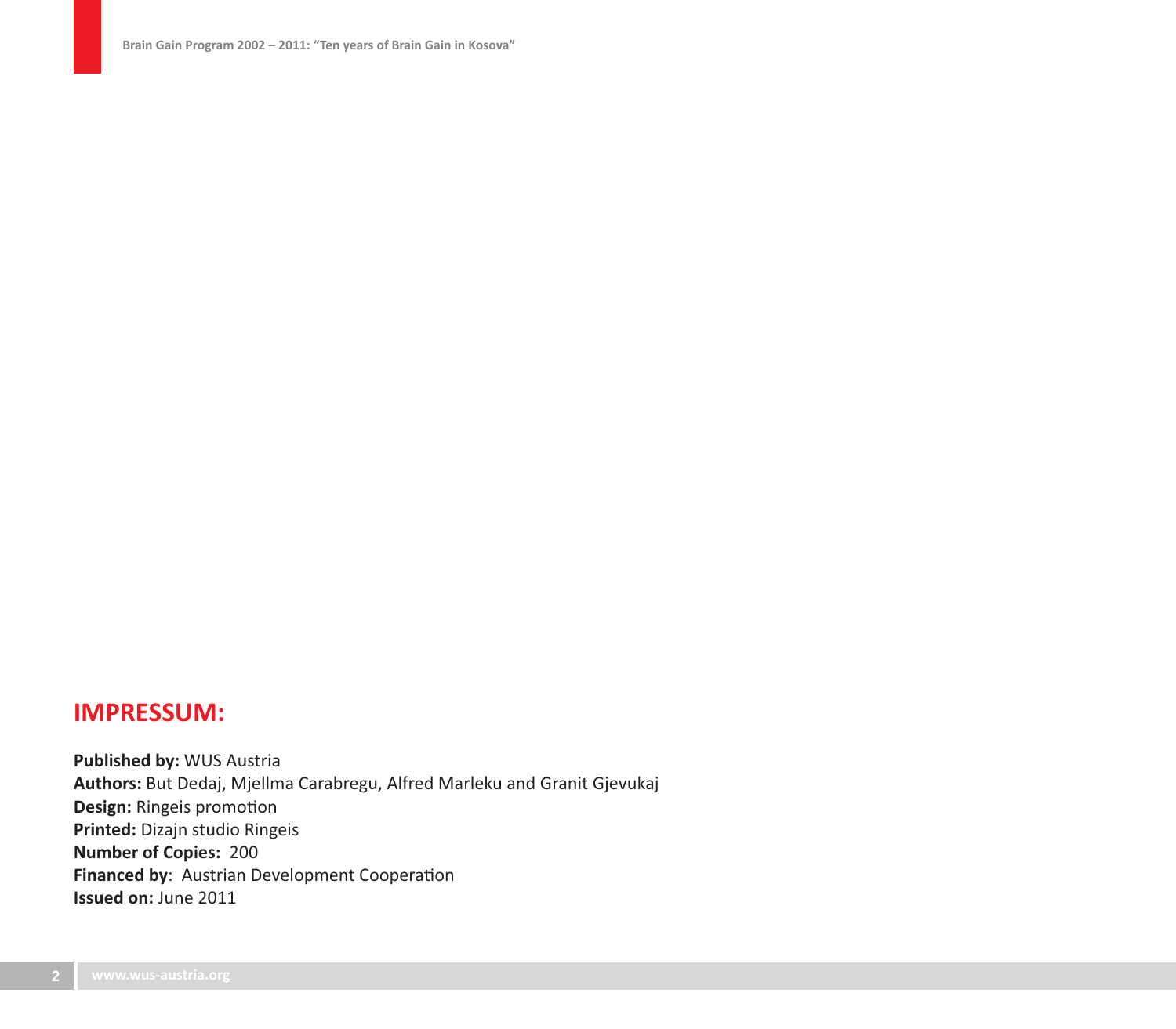# **TABLE OF CONTENT:**

| ŧ | 1. | <b>Forewords:</b>                                    | 4  |
|---|----|------------------------------------------------------|----|
|   |    | <b>University of Prishtina</b><br>$\bullet$          | 4  |
|   |    | <b>Austrian Development Cooperation</b><br>$\bullet$ | 6  |
|   |    | <b>WUS Austria</b><br>$\bullet$                      | 7  |
|   | 2. | <b>BGP Impressions: Making a Difference</b>          | 8  |
|   |    |                                                      |    |
|   | 3. | The Impact of Brain Gain in Kosova                   | 9  |
|   |    |                                                      |    |
|   | 4. | <b>Brain Gain instead of Brain Drain</b>             | 11 |
|   |    |                                                      |    |
|   | 5. | <b>BGP - Program Overview</b>                        | 13 |
|   |    |                                                      |    |
|   | 6. | <b>BGP Success Stories</b>                           | 14 |
|   |    |                                                      |    |
|   | 7. | <b>Conclusion: Future Challenges</b>                 | 24 |
|   |    |                                                      |    |
|   | 8. | <b>Project Stakeholders</b>                          | 28 |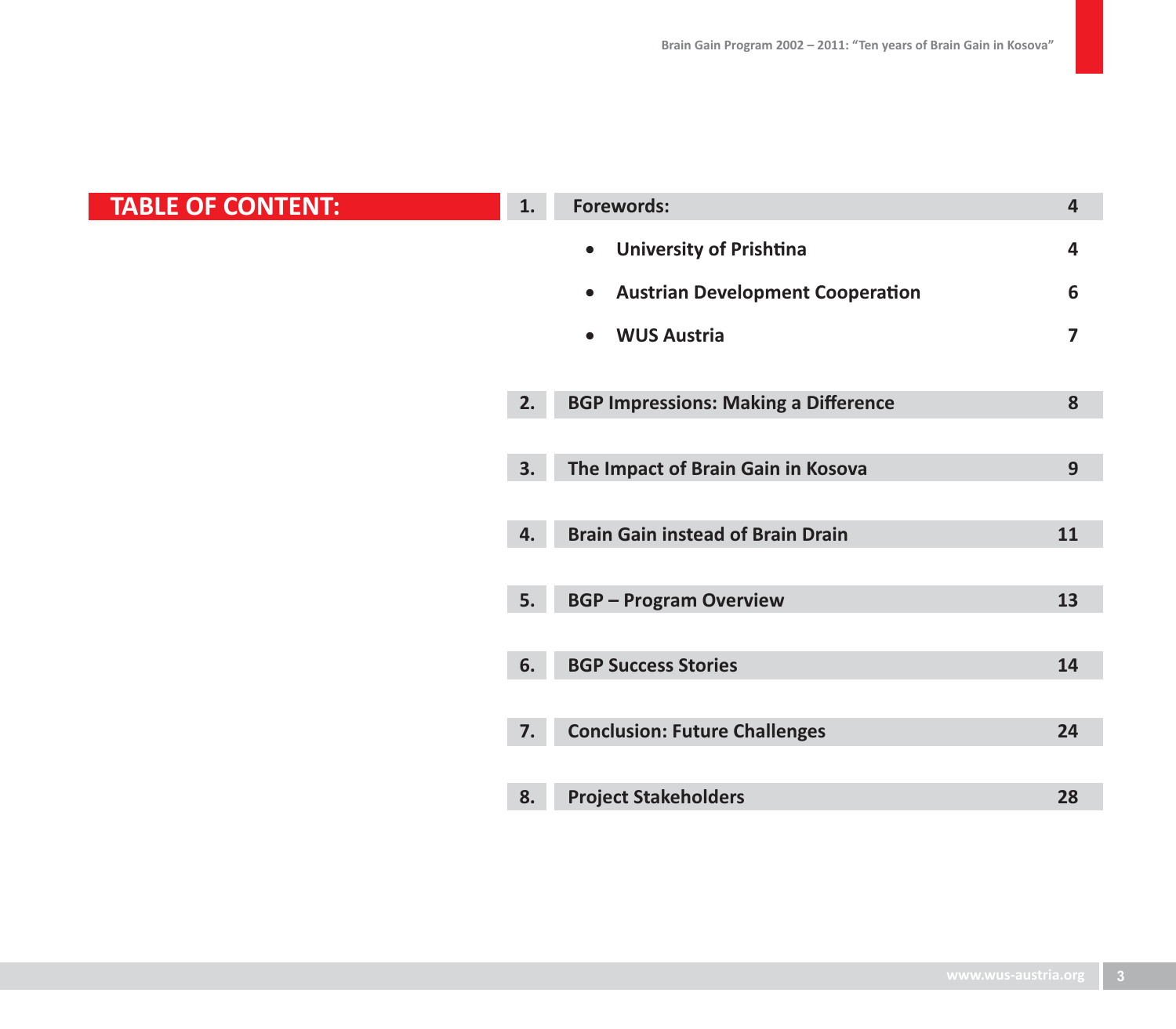# **1. FOREWORDS:**



### *Foreword by University of Prish- na*

The University of Prishtina (UP), a public institution with the largest number of faculties and students in<br>Kosova, was established in 1970. During the entire time of its functioning, the UP has been the main ina (UP), a public institution with the largest number of faculti pillar in supporting the social and economic development of Kosova. Since 2001, the UP has voluntarily started with the implementation of the Bologna Agreement. This was a very important step for the UP, *inter alia*, for two main aspects:

- 2. Enhancing the quality of higher education in Kosova and
- 3. Achieving the European standards in the field of higher education and the involvement of the UP in the European network of universities.



The implementation of the Bologna Agreement, as one of the main objectives of the University of Prishtina, requires the realization of imperative changes. In practice it has been proven that the accomplishment of these objectives is a serious challenge even for developed countries with a long tradition in higher education and with strong economic development. Considering the situation at the UP, especially the lack

of financial resources, the assistance and support of international institutions is therefore considered to be crucial in making the implementation of the Bologna process a reality at the UP. In this regard, the support provided by the Austrian Government to Kosova's Higher Education in general, and to the University of Prishtina in particular deserves a great emphasis. The Republic of Austria was the first country to establish communication with and to open doors of Austrian Universities during the most difficult times of the UP of parallel education systems. Thanks to the Austrian support, a large number of UP students has gained academic degrees at Western Universities. Some students have returned to Kosova and are actually providing substantial impact to the social and economic development of Kosova.

The content of the projects, such as stimulating brain gain from abroad, the support to course development, the purchase of equipment for labs etc., are some of the areas which required not only funding but expertise as well. WUS Austria and the Austrian Development Cooperation (ADC) have managed to achieve this successfully. Therefore the Chairman of WUS Austria, Prof. Dr. Wolfgang Benedek, was honored by the UP in 2004 with the title of "Doctor Honoris Causa". However, by no means this has repaid the contribution provided by WUS Austria to the UP.

*Prof. Dr. Mujё Rugova, Rector of the University of Prish- na*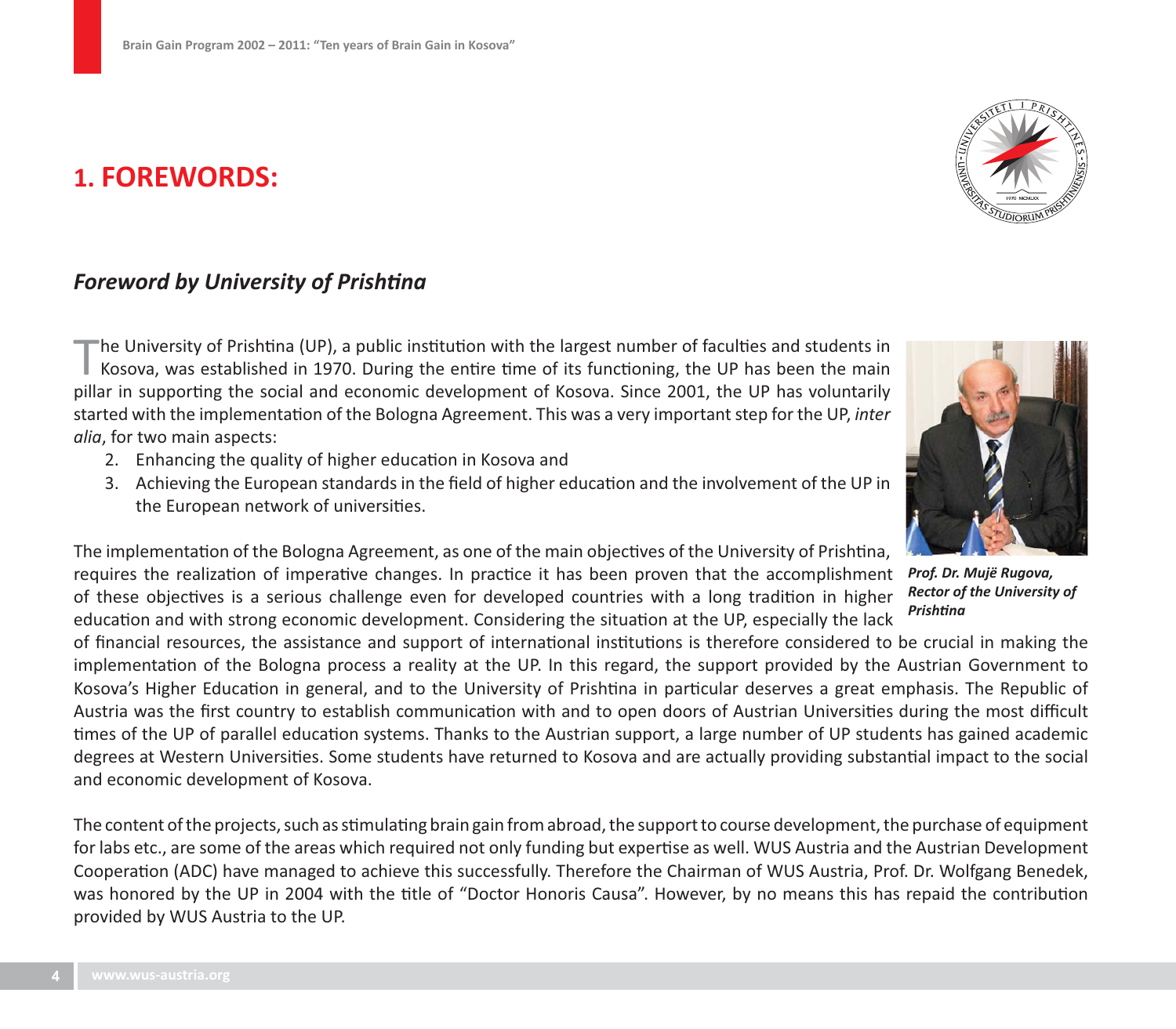The implementation of ADC/WUS Austria projects during this period of time has been continued and has led to a very systematic and substantial impact on the teaching and learning process at UP. Considering this and the fact that we were directly involved during the implementation period, we would like to emphasise that these projects indeed directly referred to the needs of the University of Prishtina. Furthermore, I can say that these projects have directly supported the reform process at the UP and have mitigated the road towards the European Higher Education Area.

I would like to use this opportunity to express my utmost gratitude to the Austrian Government as well as to the Austrian Development Cooperation for the support provided during this period of time. I would also like to thank WUS Austria for the sincere and professional cooperation during the project implementation. I remain with the hope that I can count on this support and this fruitful cooperation to be continued in the future as well. We welcome and are in need of this kind of sincere and professional cooperation, and only through such projects we can smoothly overcome the difficulties that the UP is facing. We have the strong conviction that with your support we are able to join the European University Association and be part of the European Higher Education Area which is the main objective of the UP.

#### **Prof. Dr. Mujё Rugova,**

Rector of the University of Prishtina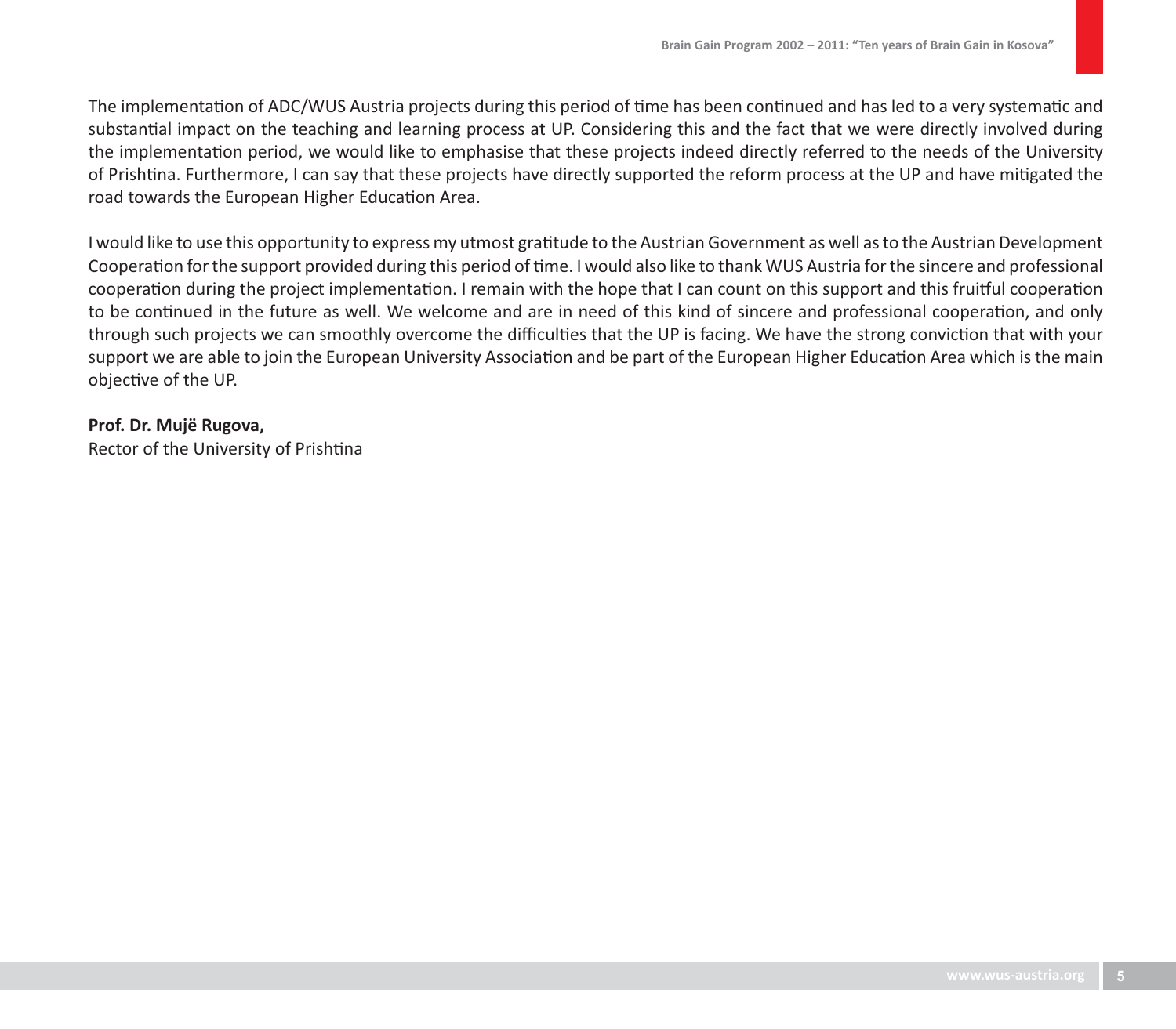# *Foreword by Austrian Development Coopera- on (ADC)*

well founded education and continuous learning are necessary preconditions for graduates to succeed<br>Non the national and international labor markets. At the same time, countries experience difficulties ion and continuous learning are necessary preconditi facing the challenge of shaping and thus providing their citizens a state of sustainable social and economic development. Education on all levels is playing an ever increasing role as a driving force of a modern society. In other words, states are in growing need of a highly qualified workforce in order not to lose pace and meet the needs of a faster and faster spinning world.

Every aspect of the educational circle is of equal importance, one is building on the other, Higher Education of course having a significant impact on development processes. The Austrian Development Cooperation has chosen Higher Education and Research as a strategic priority for its work in Kosovo, building on a long standing support of the Republic of Austria for this sector since the acknowledgment of the underground diplomas in the early 1990s. Nowadays, our goal must be to contribute to the creation of modern conditions for the country's youth at higher education institutions as well as to help preparing students for the labor market. Therefore, amongst others, the ADC assists in the implementation of the Bologna process framework, quality assurance systems for Kosovo's higher education sector, and creates links between the relevant institutions in Kosovo with others in Austria and Europe.

The University of Prishtina and World University Service Austria have been long standing partners in this endeavor to create a better future for the youth of this ever so youthful new state. The Brain Gain Program is an important pillar in the cooperation with our partners, because it can directly benefit students from the experiences of those who increased their knowledge abroad, now giving parts of it back to the youth of this country, and even increasing their links with what has often been the Alma Mater.

I would like to congratulate the University and WUS Austria for 10 years of success in this program.

Best wishes,

#### **Mag. Christian Geosits,** Head of the Office Coordination Office for Technical Cooperation Prishtina



*Mag. Chris- an Geosits,*  **Head of the Office,** *Coordina- on Offi ce for Technical Cooperation Prish- na*

financed by

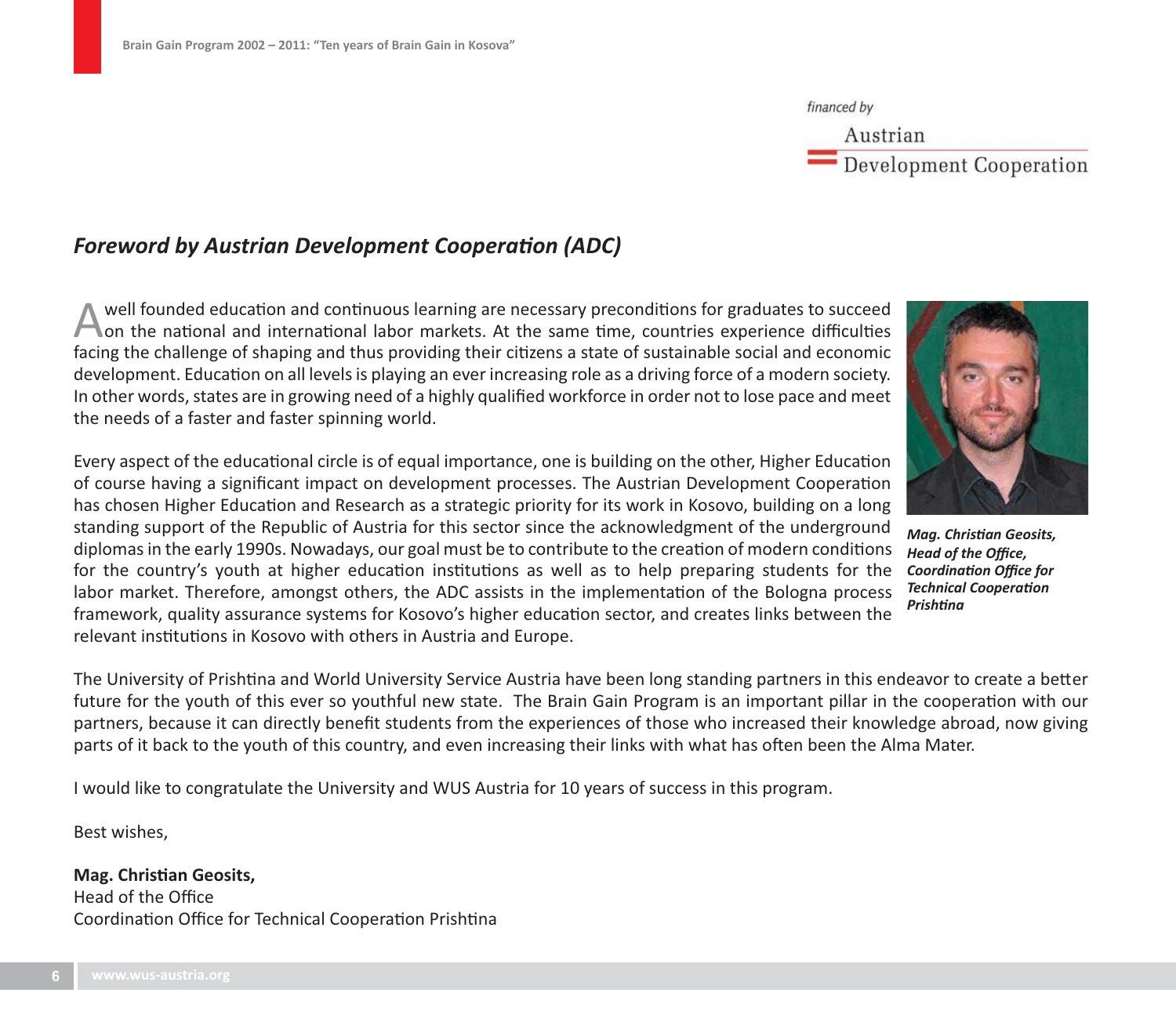

right to education

### *Foreword by WUS Austria*

The Brain Gain Program is a project that has been implemented by the World University Service (WUS)<br>Austria with the support of the Austrian Development Cooperation since 2002. The project aims at opening and enriching the higher education sector in Kosova, by inviting the emigrated academic staff from the region to provide courses which are not available at the University of Prishtina (UP). Since its beginning, the project was very much welcomed by the UP.



*Professor Wolfgang Benedek, Chairman of WUS Austria* 

The BGP project has become an important tool for strengthening the institutional cooperation between University of Prishtina and universities all around the world from which the visiting professors come. This action also created space for cooperation on numerous other projects, including scientific research, exchange of lecturers and students, and the adoption of best practice in the field of applying the Bologna reforms.

Our expectation is that the potential and advantages offered by the BGP program will be recognized by the state structures of Kosova. Such project is in the interest of the entire academic community, while the greatest benefits of it go to the final beneficiaries - the students. And, it is for the students, but also the staffdevelopment of University of Prishtina that the continuation of the BGP is of utmost importance.

I also use this opportunity to publicity express my gratitude to, first of all, the Austrian Development Cooperation, without whose help and support this project certainly would not have achieved the results all partners are so proud of. We owe gratitude to all the guest lecturers who have devoted their precious time to come to Kosova, to fill with their courses the gaps in the curriculum of University of Prishtina. The University of Prishtina also deserve words of praise, because they recognized the possibilities of the BGP, and, by applying for the project, made the first step towards the implementation of the BGP.

Finally, I would like to thank the staff of WUS Austria for their good work in coordination, communication with all stakeholders and for the successful implementation of the Brain Gain Program.

#### **Professor Wolfgang Benedek** Chairman of WUS Austria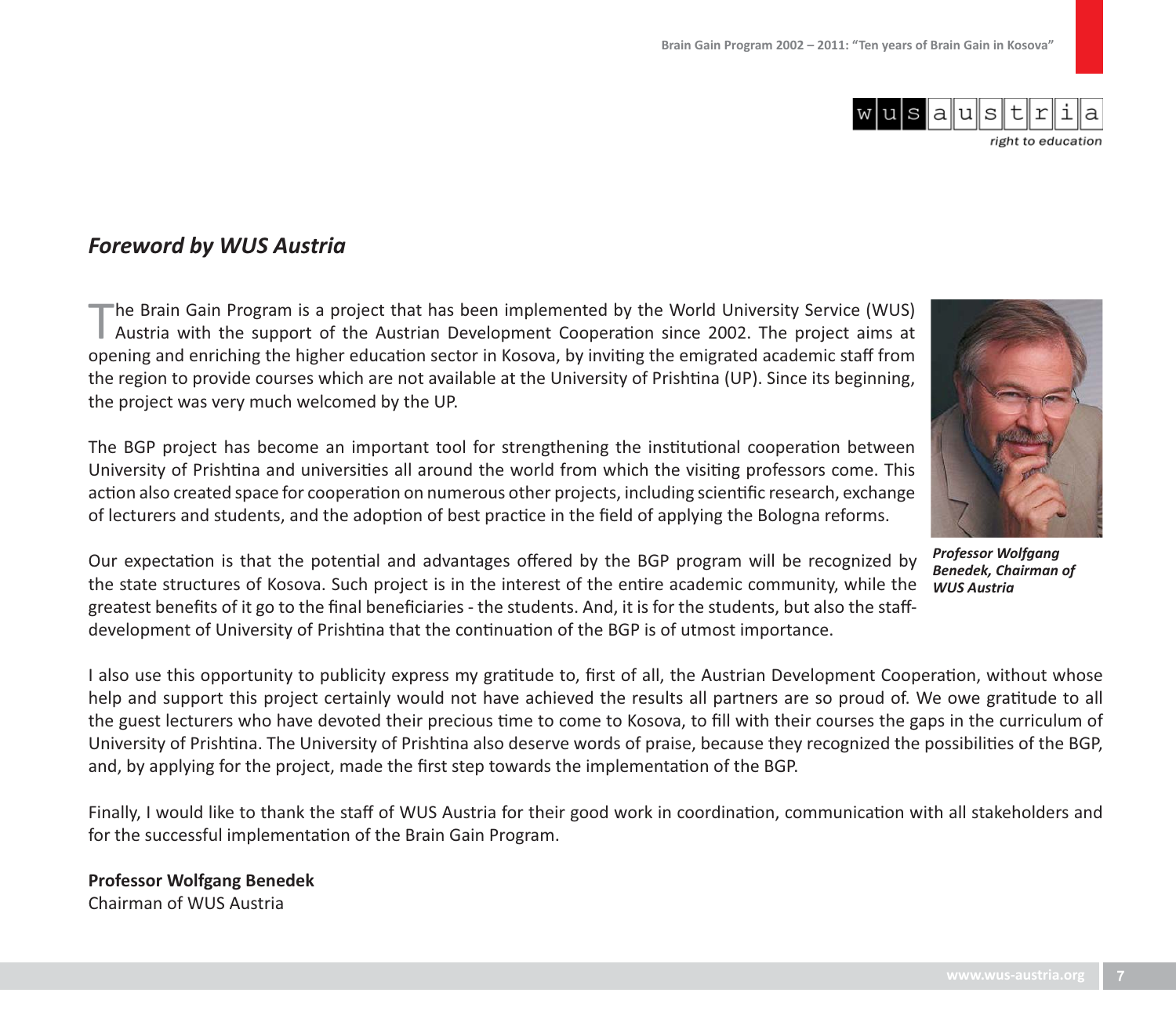# **2. BGP IMPRESSIONS: MAKING A DIFFERENCE**

 $\bigcup$ uring the 1980s and the 1990s, many Western countries witnessed an exodus of people from Kosovo into their territories<br>Das a result of political instability and civil war in former Yugoslavia. This flux of immigratio countries was accompanied by a brain drain, due to the fact that many educated people left the country in pursuit of safety and new opportunities.

The nation-building that succeeded the Kosovo war did not only stop massive emigration, but also initiated a process of reverse migration or brain gain, especially within the educated strata of the immigrant community that was determined to participate in the process of rebuilding Kosovo. The resulting brain gain has proved beneficial because a number of reverse migrants have been educated in the West, and are bringing a unique set of knowledge and skills that will enable Kosovo to better get through the transition period of nation-building and state formation.

Organizations like the World University Service (WUS) Austria are the chief promoters of such brain gain to Kosovo. Through its financial sponsorship and networking, WUS Austria has enabled many Kosovar people to return to Kosovo and to actively contribute to the education of new generations of students through short-term lectures and/or research at local universities. Scholars that are sponsored by WUS Austria are able to open new horizons for local students by offering courses in subjects that are not offered by local universities; by introducing new teaching techniques; and by engaging students in debates and discussions.

I have had the honor and the privilege of giving my lectures at the Prishtina International Summer University and the University of Prishtina sponsored by WUS Austria. I organized seminars on the Role of Media in Politics, Political Campaigning, and Campaign and Policy Research. The number of students attending my lectures ranged from 17 to 54, and it was empowering to see so many students interested in gaining new knowledge and applying these lessons to the development of Kosovo and the region. While I would like to believe that I have been able to make a difference in students' learning through many lectures, I know that my experiences, gained from having encountered and interacted with wonderful students from across the Balkans, have been amazing.

**Mr. Elis Vllasi, MS, MA,**  The University of Tennessee, USA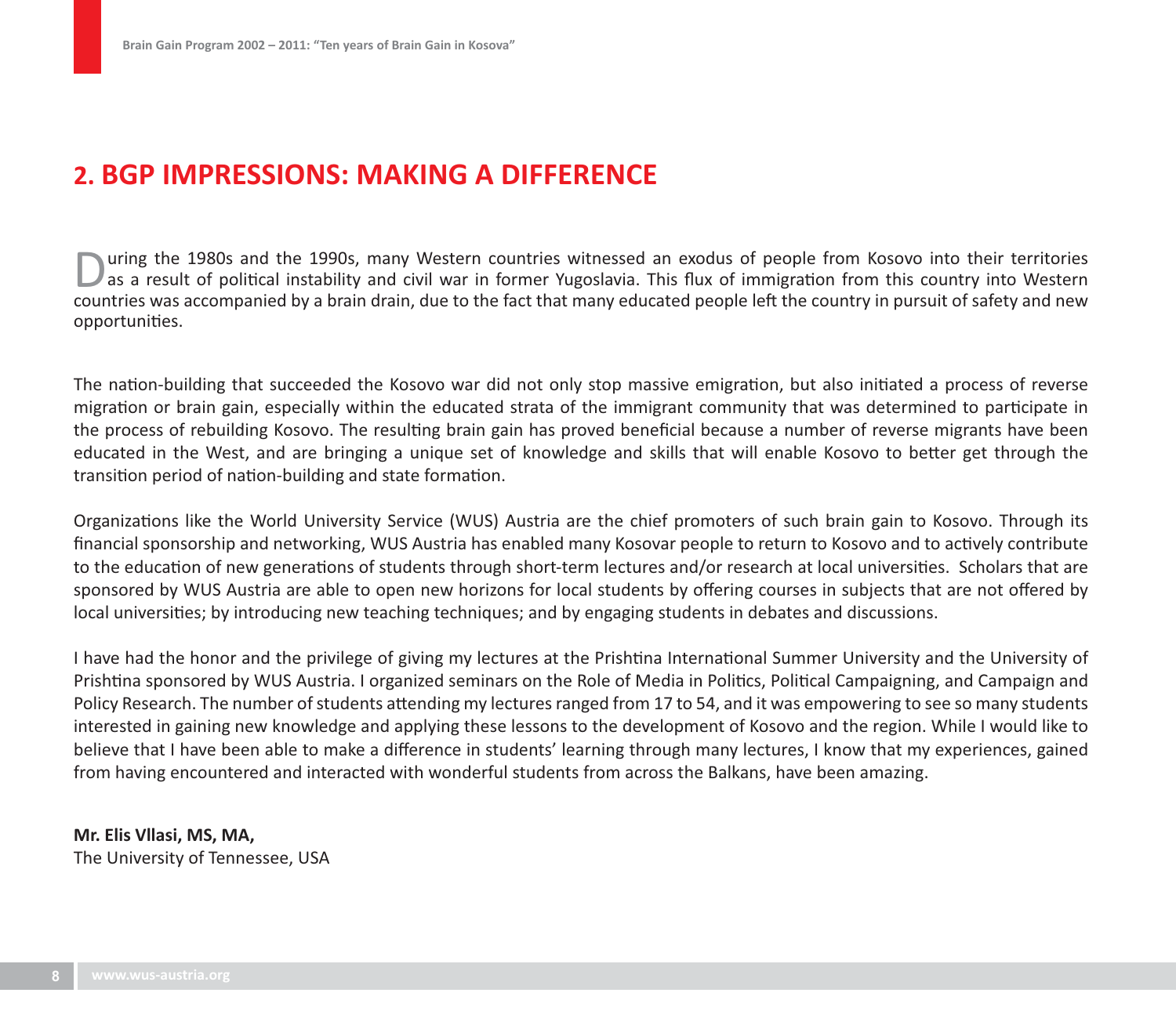

right to education

## **3. THE IMPACT OF BRAIN GAIN IN KOSOVA**

The Brain Gain Program (BGP) is a project implemented by WUS Austria and financed by the Austrian<br>Development Cooperation (ADC) since 2002. The main aim of the project is to open up the higher education sector in South Eastern Europe (SEE) by inviting emigrated academics from the region to deliver courses, which are not available at the local universities. Like other universities in the region, the University of Prishtina recognized this as its true need.

For the last ten years, the project has supported the invitation of professors, assistants and experts from relevant study fields to enable the UP and its students to benefit from their knowledge and expertise. Through their engagement at the UP, the emigrated academics also supported the ongoing reform processes at the University of Prishtina. Through BGP, Diaspora scholars and experts as well as academics, teaching at Austrian institutions, were encouraged to come to Kosova and to teach, research, and conduct mentorships for a period of one to three weeks up to four months.



*Mr. Sc. But Dedaj, Regional Manager of WUS Austria in Kosova*

The aim of the project fully complies with the goals of Kosova's higher education institutions in general,

and the University of Prishtina in particular: to reduce the effects of brain drain at the SEE universities and thus enhance knowledge transfer (brain gain). The knowledge, experience and expertise gained from emigrated academics through this project, play a crucial role in improving the economic and social situation in Kosova.

Whereas in the period 2002-2007, BGP included only guest lecturers (mostly emigrated academics from SEE, teaching and living abroad, and Austrian lecturers), in the period 2008-2011 the project was enriched by the possibility to stay at the UP for an extended period (up to 4 months/ 1 semester). Academics, choosing this option were also conducting research activities and/ or providing mentorships for students.

Guest lecturers participating in BGP, through their lectures, have made a significant impact for the benefit of the UP, especially in the following fields:

- Further development of the UP by filling the gaps in the local teaching capacity;
- New teaching methodologies following recent trends and developments of science and technology;
- The introduction of recent literature from renowned authors from various fields of studies;
- Bringing a new spirit and concept of communication in the student professor relationship;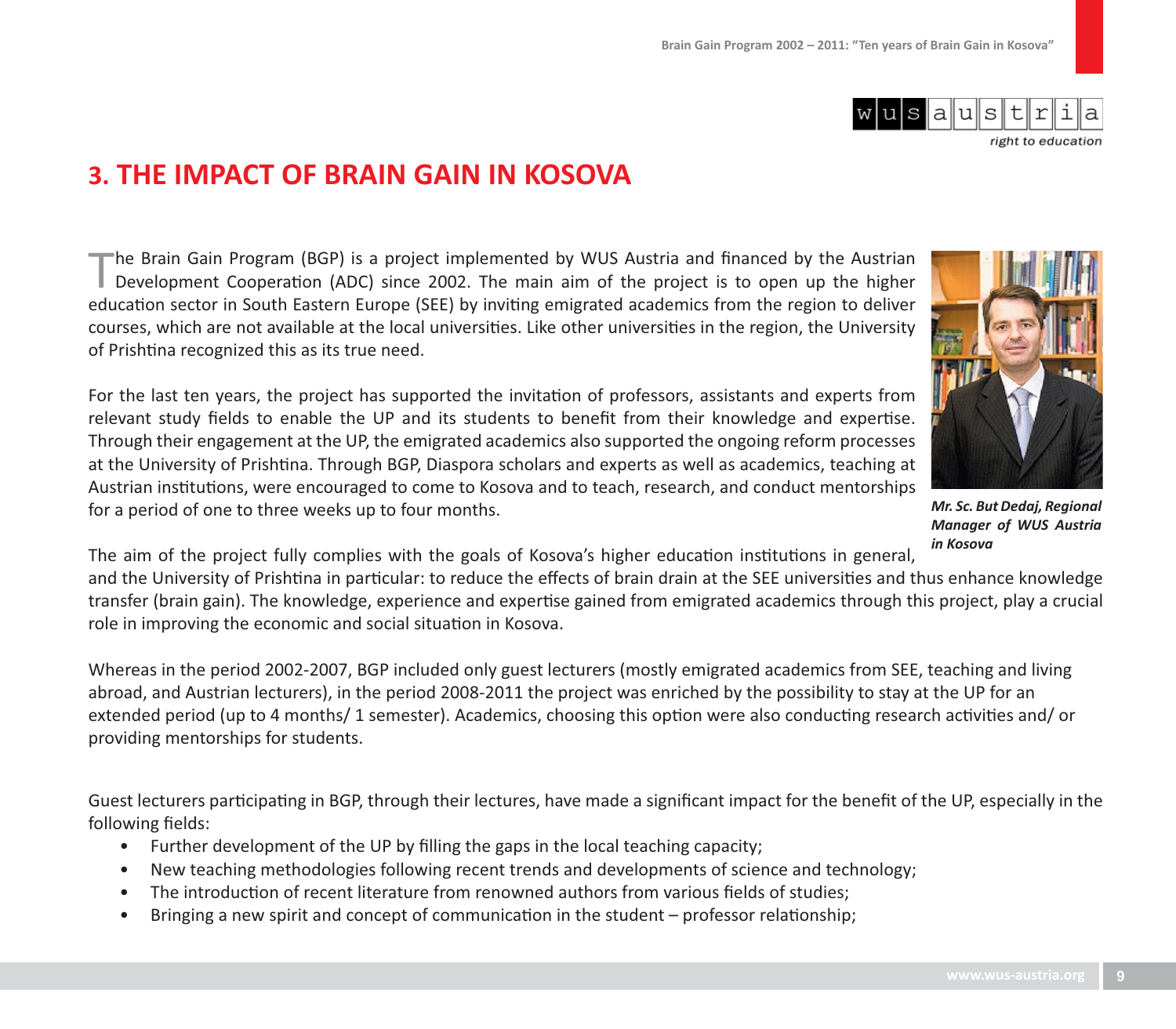- Strengthening institutional cooperation between the University of Prishtina and the home universities of the visiting academics around the world. This process created space and possibilities for further cooperation in numerous other joint projects including scientific research, exchange of lecturers and students, as well as the adoption of best practices when it comes to applying the Bologna process;
- Fostering joint research between the UP and the home universities of the BGP lecturers.

During this period of almost ten years of BGP implementation, more than 140 guest lectures were given at the University of Prishtina, with the involvement of around 70 visiting academics. Even though the objective of the project was not to support the permanent return of these scholars and experts to Kosova, some of them, through the connections created during their BGP visits, did indeed decide to permanently relocate to Kosova.

Without the help and continuous support of the Austrian Development Cooperation, the project certainly would not have achieved the results all partners are so proud of. The University of Prishtina also deserves words of praise for its professionalism throughout these years of cooperation. Last but not least, I owe gratitude to all the guest lecturers and researchers participating in the project who devoted their time to come to the University of Prishtina in order to fill existing gaps in the areas of teaching and research.

**Mr. Sc. But Dedaj,** Regional Manager of WUS Austria, Prishtina Office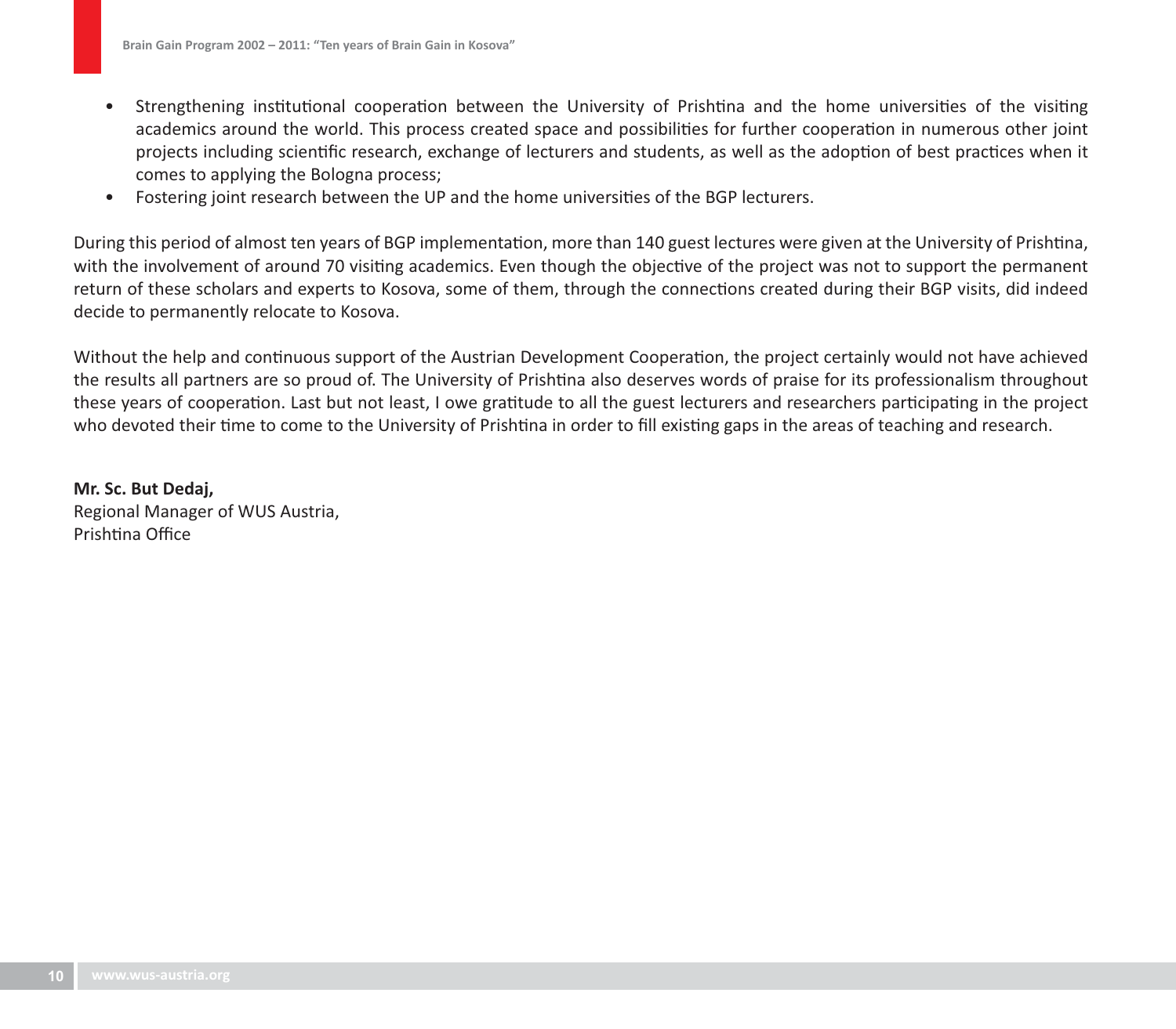# **BGPlus**

# **4. BRAIN GAIN INSTEAD OF BRAIN DRAIN**

 $\blacksquare$  rom the prehistory to the contemporary era, people emigrated from their homelands to other places. Social scientists, who deal  $\blacksquare$  with the issue of emigration, identified a range of reasons that influence emigr to improve their economic situation, or in order to escape from wars or natural disasters.<sup>1</sup> Reasons encouraging people to emigrate from one country to another, according to sociologists, are labeled in two categories known as "push" and "pull" factors. Push factors are negative aspects of the sending country, while pull factors occur within receiving states.<sup>2</sup>

Brain drain, which is defined as the permanent loss of a vital driving force of any country<sup>3</sup>, was encountered for the first time in the United Kingdom during the 1960s when a large number of qualified engineers and scientists from UK – being attracted by better working and living conditions – Immigrated to the United States. Even though this is considered a global phenomenon, usually developing countries suffer more severely from brain drain. For these countries it takes many years, usually generations, to replace the loss of human capital.

Kosova is a country with a very large Diaspora community. A common, yet disputed, figure shows that around 800,000 of Kosova Albanians live abroad, mainly in Germany (300,000), Switzerland (155,000+),<sup>4</sup> and in other countries of the world. The brain drain phenomenon in Kosova was stimulated mainly by "push" factors such as political instability which culminated in a war in 1999, violation of human rights, lack of economic perspective, unemployment etc. Thus, considering the role which human capital has in the socio-economic development of a country and its importance for capacity building and European integration, in 2002 WUS Austria started with the implementation of the **Brain Gain Program (BGP)**. Brain gain, as a sociological phenomenon, in the broadest way possible, is understood as the reverse effect of brain gain. It includes certain actions, policies and strategies which tend to create and offer proper conditions and possibilities to stimulate and encourage qualified emigrants to return to their home country. This purpose serves in the best way possible the BGP program, generously financed by the Austrian Development Cooperation, which aims to bring professors, assistants or experts in relevant fields from former Yugoslavia back to the region by inviting them to teach as guest lecturers, participate in research and development, and mentor student theses at the University of Prishtina in Kosova.

<sup>&</sup>lt;sup>1</sup> Globalization 101, "Migration and Globalization", The Levin Institute, The State University of New York, p. 2.

 $<sup>2</sup>$  Ibidem, p. 8.</sup>

<sup>&</sup>lt;sup>3</sup> Vedran Horvat, "Brain Drain: Threat to Successful transition in South Eastern Europe?" South Eastern European Politics, June 2004, Vol. V, No. 1, p. 77.

<sup>4</sup> Amir Haxhikadrija, "Assessing the Role of Diaspora on Kosovo's Development" (Forum for Democratic Initiative, Luzern, 2009), p. 4.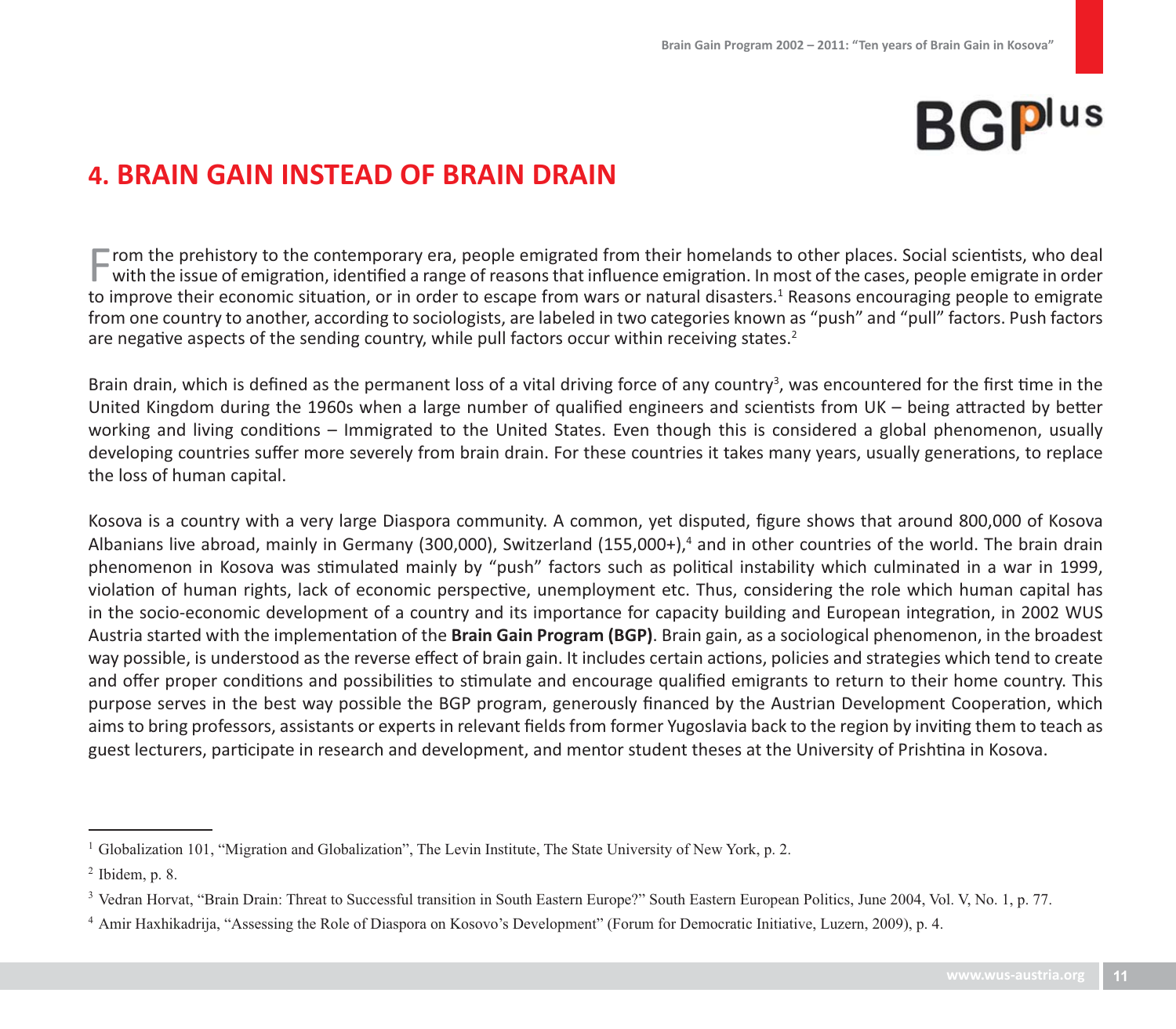During the years of project implementation, scholars from different countries of the world came to the University of Prishtina to give lectures, thus transforming the BGP project from a simple and small project, to a crucial one with great impact for initiating and strengthening the cooperation between the University of Prishtina and institutions all around the world. This cooperation, during the years, has increased the mobility of academics and researchers of Kosova and contributed in different aspects to improving the quality of learning processes at the University of Prishtina.

During the years of project implementation, scholars from different countries of the world came to the University of Prishtina to give lectures, thus transforming the BGP project from a simple and small project, to a crucial one with great impact for initiating and strengthening the cooperation between the University of Prishtina and institutions all around the world. This cooperation, during the years, has increased the mobility of academics and researchers of Kosova and contributed in different aspects to improving the quality of learning processes at the University of Prishtina.

**M.Sc. Alfred Marleku,**  Project Manager, WUS Austria, Prishtina Office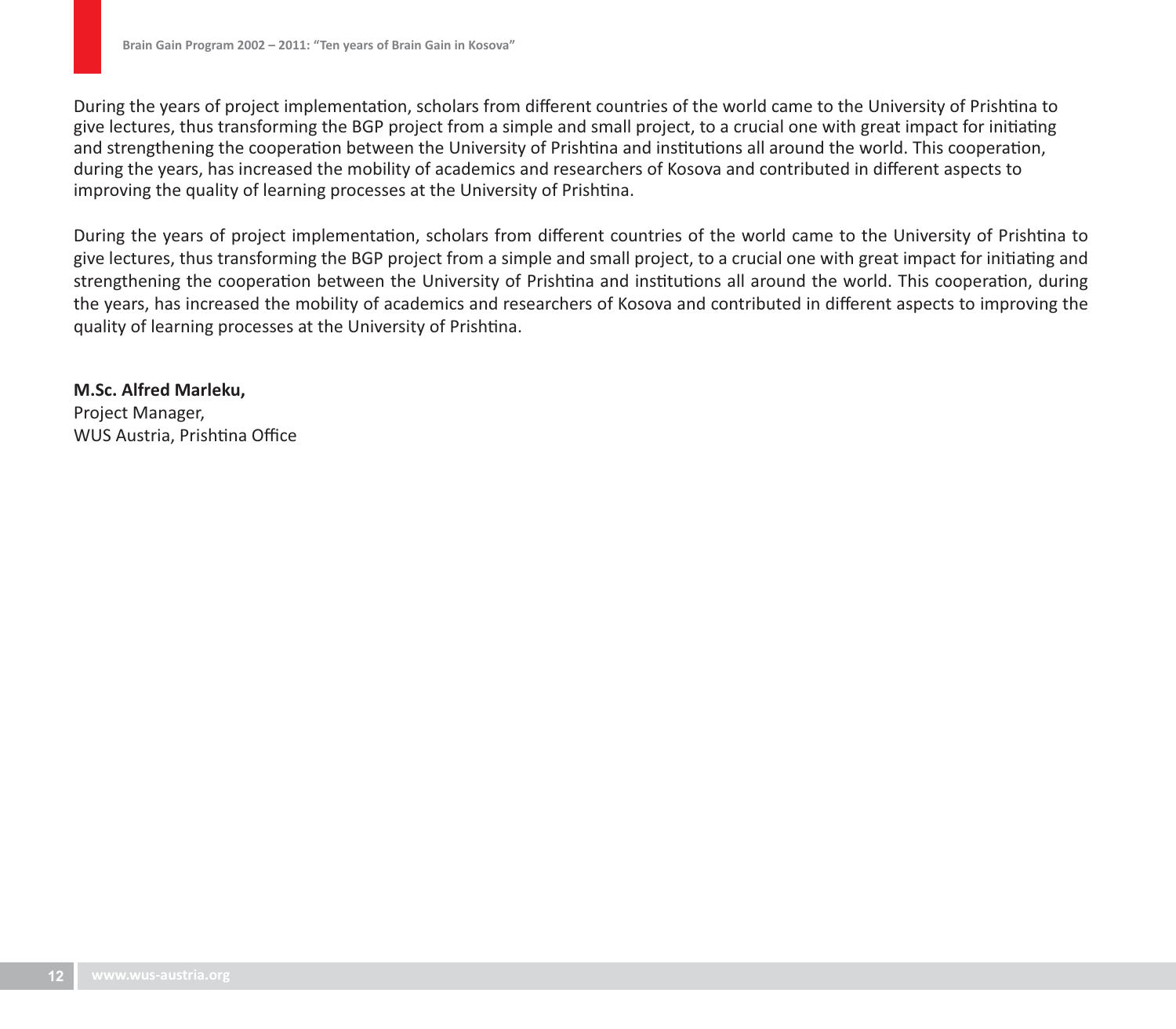# **5. BGP – PROGRAM OVERVIEW**

 $\Box$  GP was designed with the aim to reduce the effects of the brain drain at South Eastern Europe (SEE) universities by providing  $\Box$  the opportunity to emigrated academics from the region, or teaching staff at Austrian university and thus enhance knowledge transfer (brain gain).

The loss of human capital can be, at least partially, offset by the temporary return of experts and the development of networks facilitating the circulation of experts between host countries and their countries of origin.

Furthermore, the BGP project has been a significant means of strengthening institutional cooperation between the University of Prishtina and universities all over the world from which the guest lecturers are coming. This was especially the case with European and American universities, but also with Australian universities.

Since 2002 the interest and demand for WUS Austria's project BGP has grown constantly, which shows that it still meets the needs of the University of Prishtina.

The idea of BGP is based on facts. The fact is, as mentioned above, that many people have left Kosova to study and teach abroad, which has led to the widespread phenomenon of brain drain. Some of them have finished their studies and specializations, and have worked at universities and similar institutions all over the world, or are experts in various fields. It is also a fact that there are gaps in the local teaching capacity at the universities in SEE, especially at the postgraduate level.

This type of international scientific exchange and cooperation is not only considered to be important for the development of the University of Prishtina, but it also has a "brain gain effect", although it is not targeted at the final return of the emigrated academics. Even though this would be desirable, it is not realistic due to the current situation in the region and it would go beyond the scope of this project. Nevertheless, the BGP is a very effective mean for linking guest lecturers to already existing networks in their home countries and turning them into a driving force of knowledge transfer to and from their countries of origin.

From our experience with the BGP, since the beginning of its implementation, we know that there is a lot to gain from the emigrated academics and that they are willing to contribute. This contribution should be viewed through several aspects:

- Link between hosting institution (local university) and guest lecturers' home institution there are a lot of examples of how multifunctional international cooperation can evolve thanks to these visits.
- Improvement of the existing courses at local universities by presenting state-of-the-art teaching methods to the local academic community by the guest lecturer.
- Adjustment of the teaching processes at local universities in order to meet the requirements of the local labor market.
- Fostering national, regional and international research activities.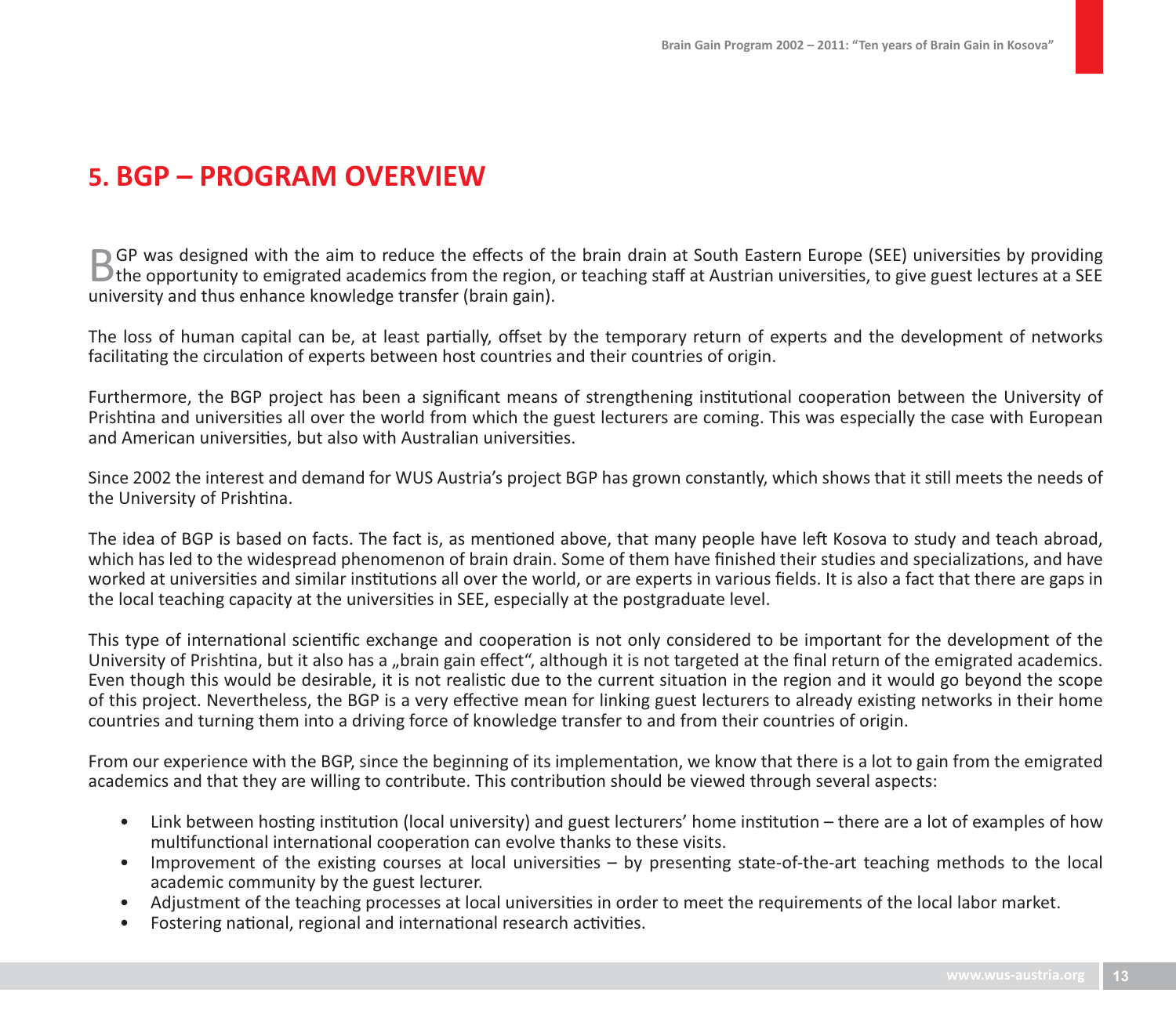# **6. BGP SUCCESS STORIES**

The BGP supported the development of the University of Prishtina where organized lectures from different Guest Lecturers (GL)<br>covered a variety of academic fields such as Social Sciences, Engineering, Medicine, Natural Sci Medicine, etc. at the respective faculties.

Since the beginning of the project implementation in 2002, more than 130 lectures were given at the University of Prishtina, with the involvement of around 70 Diaspora lecturers. Even though the direct objective of BGP was not to make emigrated academics return to Kosova, but the permanent return of several academics was a valuable added value of the project.

#### *Success Story 1: "Public Rela- ons", Prof. Dr. Bekim Baliqi, University of Vienna, Austria*

Prof. Dr. Bekim Baligi was one of the first lecturers to apply for the BGP+ with an extended period of stay which enabled him to spend an entire semester in Kosova. Prof. Baliqi came from the University of Vienna and held lectures at the Department of Political Science (Faculty of Philosophy) in "Public Relations", a field of study which did not exist in UP study programs.

*Students during the lecture*



"For our faculty and, above all, for the Department of Political Science, it was very important to have access to a new scholarly and scientifically important knowledge and to approach subjects that correspond with the mission of the Department and our educational objectives. For these and other reasons, the Philosophic Faculty of the UP *is very satisfied with the outcomes and effort of Professor Baliqi whose research areas, scientific knowledge and* professional competence have been a large contribution to students and the Department of Political Science."

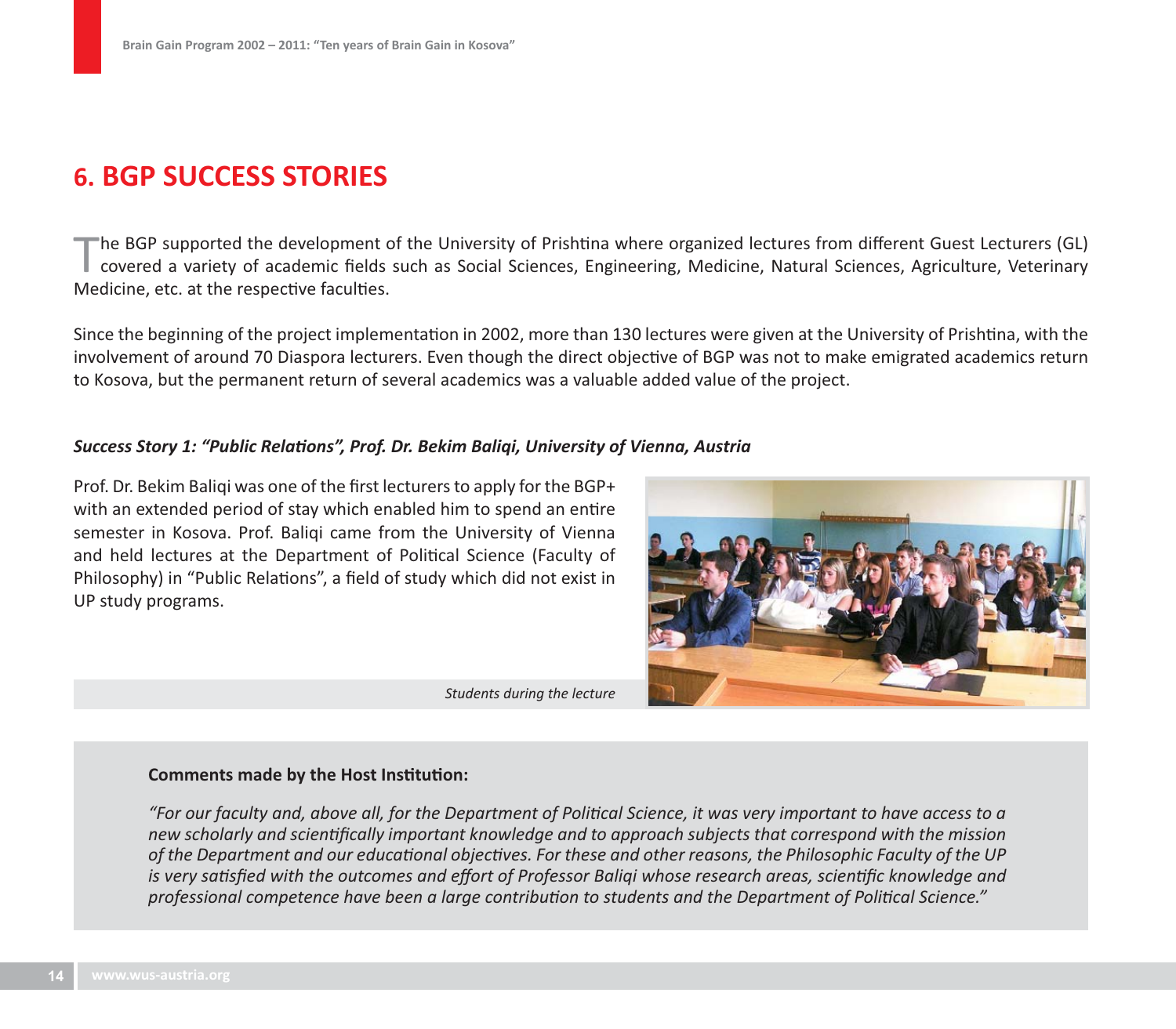After Prof. Baliqi participated two times in the BGP+ project and after the Faculty received a lot of positive feedback from the students who participated in his lectures as well as from the teaching staff of the Faculty, Prof. Baliqi was offered the possibility to work as a regular teaching staff at the Faculty of Philosophy. His professionalism and commitment opened ways to new opportunities. After a short period of time working as a professor, he was elected "Head of Department of Political Science" at the Faculty of Philosophy.

#### *Success Story 2: "Algebra", Prof. Dr. Qendrim Gashi, European Post-Doctoral Program, Max-Plank Institute for Mathematics, Germany*

Another case where the cooperation through BGP led to a permanent engagement at the UP is the study visit of Prof. Dr. Qendrim Gashi which took place in the winter semester 2009 at the Department of Mathematics, Faculty of Mathematical and Natural Sciences. Dr. Gashi, who is a Fellow of the European Post-Doctoral Program at the Max-Plank Institute for Mathematics in Bonn, has been engaged as an Associated Professor at the University of Prishtina, Faculty of Mathematical and Natural Sciences, Department of Mathematics from October 2010. It is worth mentioning that Dr. Gashi is only 26 years old and holds two Master Degrees in Mathematics from the University of Cambridge and the University of Chicago as well as a PhD in Mathematics from the University of Chicago.

#### **Comments made by students:**

"The lectures were very interesting and it was a good opportunity for us to improve our knowledge in Algebra." *"Professor Gashi was very well prepared and we learned a lot during these two weeks, I strongly recommend that Prof. Gashi should con- nue teaching at this faculty."*

"The lectures were very interactive and better than our previous lectures in Algebra, I hope this kind of lectures *will also be given in the future."*

This and also other cases proved that the BGP has given an excellent contribution to the improvement of Human Resources at the University of Prishtina.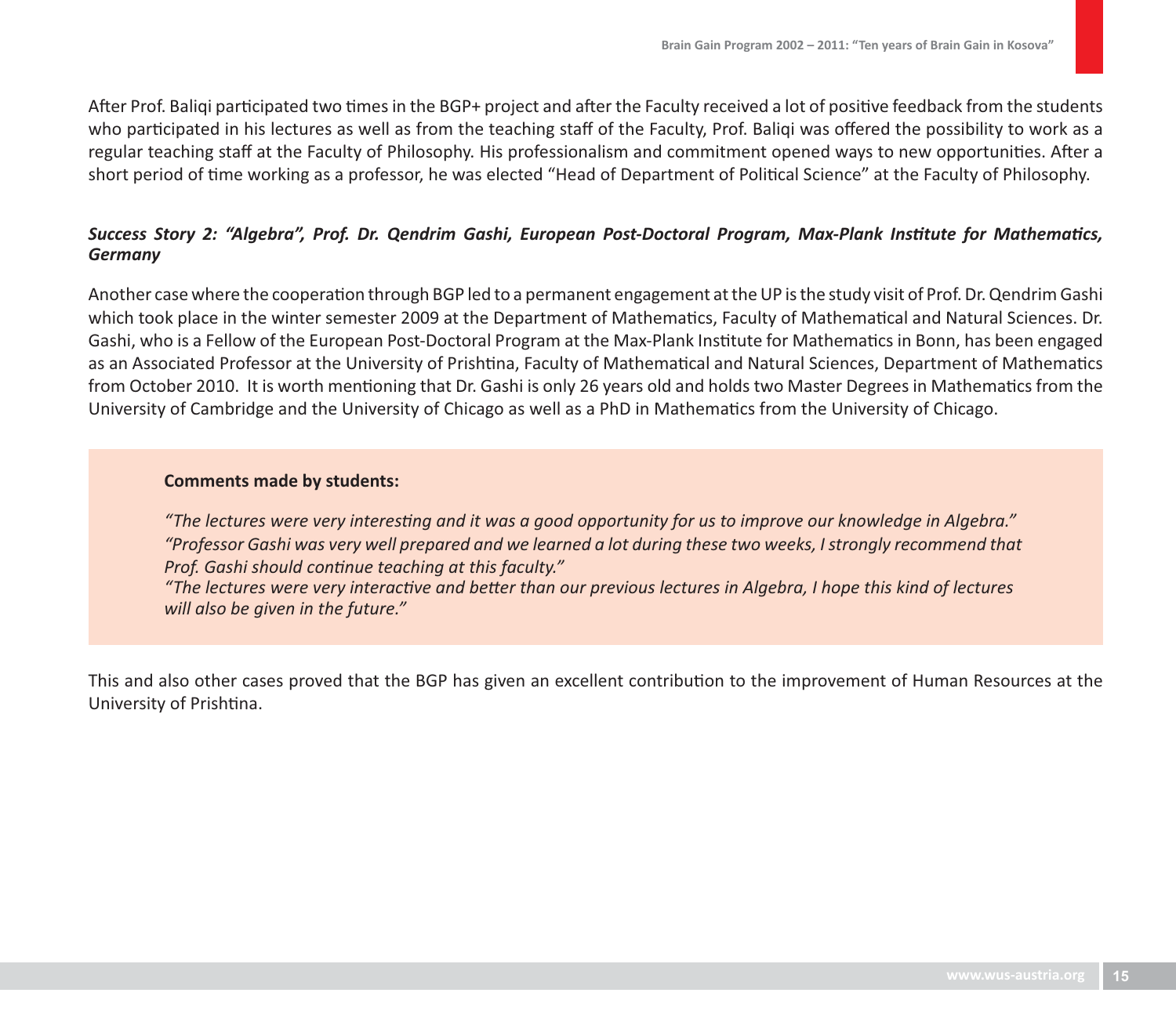#### *Success Story 3: "The use of Language in Political Science", Mrs. Kimete Canaj, University of Graz, Austria*

BGP has not only contributed to the capacity building at the UP, but has also enabled its beneficiaries to work for other institutions related to Higher Education. Mrs. Kimete Canaj, currently National TEMPUS Coordinator at the European Commission, Liaison Office in Prishtina, participated in the Brain Gain Program at the Faculty of Philosophy, Department of Political Science in the academic year 2008/2009. The purpose of the subject taught by her was focused on explaining to students the use of language in the political rhetoric. Mrs. Canaj is also a lecturer at the University of Graz. Covering a topic such as rhetoric made the study visit a real success story, where she gained a lot of positive feedback from the participating students.



*Students during the lecture*

#### **Comments made by students:**

"I think Professor Canaj was great in teaching communication skills and it would be great if she could come again to give some lectures at the University of Prishtina."

*"I really liked the way how the lecturer handled the topics. I hope that in the future we will have more professors from Western countries to come and give lectures at our university. I encourage WUS to make it possible, to bring new professors from other countries to our university."*

To the knowledge of WUS Austria, as many as 20 emigrated academics who participated in the BGP have become regular staff of the University of Prishtina so far. Their decision to return to Kosova was certainly driven by diverse motivational factors. We, from WUS Austria, believe that getting a position at the UP was certainly one of the most important ones, as it has enabled them the continuation of their academic careers that have started abroad. The following table gives an impression of the variety that Brain Gain has enabled so far: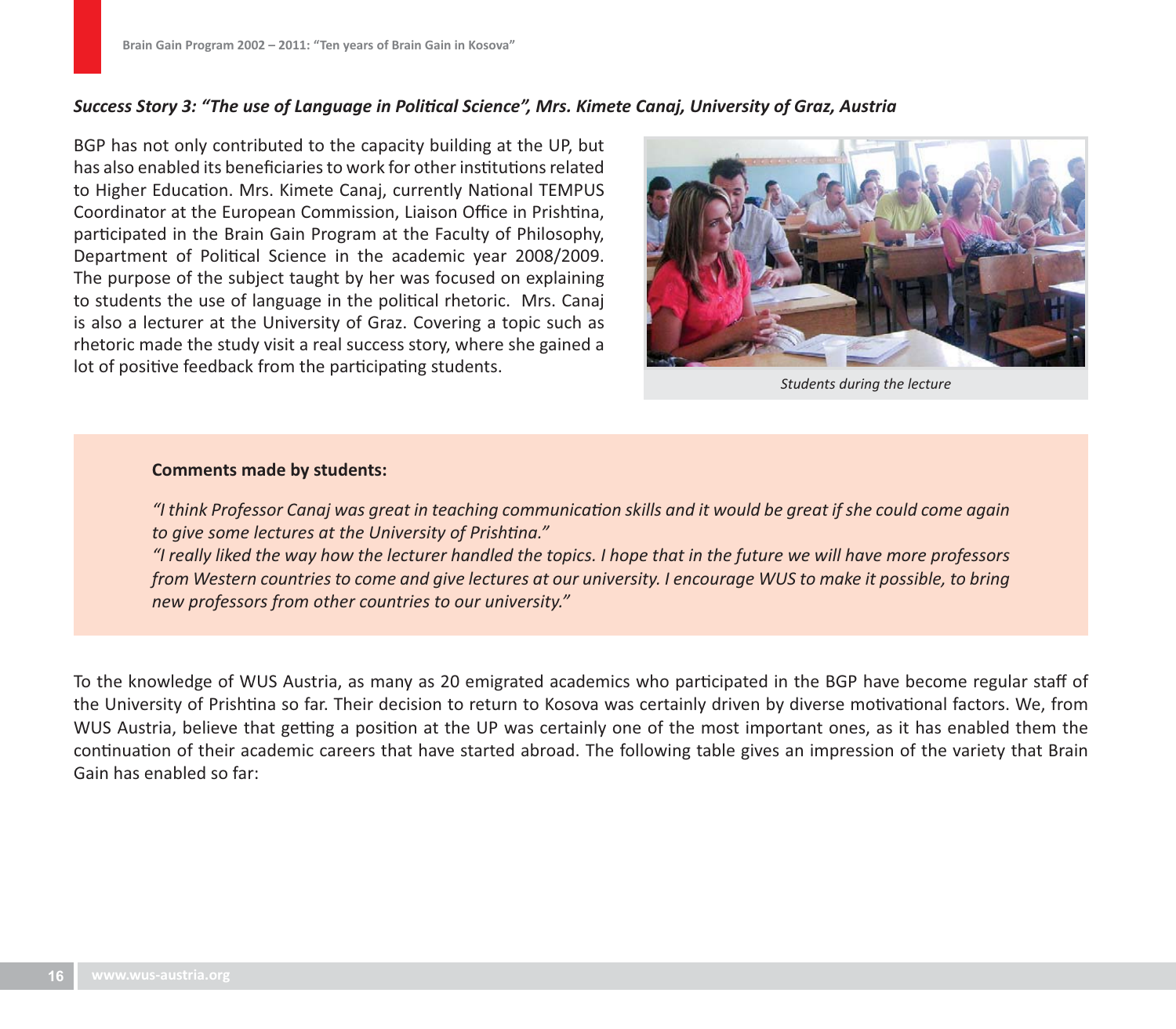| <b>Name</b>                                  | <b>Home Institution</b>                                         | <b>Current Position</b>                                                           |
|----------------------------------------------|-----------------------------------------------------------------|-----------------------------------------------------------------------------------|
| Prof. Dr. Blerim Rexha                       | <b>Technical University of</b><br>Vienna, Austria               | Regular Professor at the Faculty of<br><b>Electrical and Computer Engineering</b> |
| Prof. Dr. Vilson Mirdita                     | University of Hohenheim,<br>Germany                             | Ambassador of the Republic of Kosovo<br>in Germany                                |
| Prof. Dr. Avdulla Alija                      | University of Salzburg,<br>Austria                              | Regular Professor at the Faculty of<br><b>Mathematical and Natural Sciences</b>   |
| Mr. Blerim Canaj                             | University of Graz, Austria                                     | Teaching staff at University of Prizren                                           |
| Prof. Dr. Arben Hajrullahu                   | University of Vienna, Austria                                   | Regular Professor at the Faculty of<br>Philosophy                                 |
| Prof. Dr. Bedri Drini                        | Delft University of<br>Technology, The Netherlands              | Director of a local NGO: Global<br><b>Development Network</b>                     |
| Prof. Dr. Besnik Bislimi                     | University of Freiburg,<br>Germany                              | Regular Professor at the American<br>University in Kosovo                         |
| Ass. Kristë Shtufi                           | University of Graz, Austria                                     | Regular Professor at the Faculty of<br>Philology                                  |
| Prof. Dr. Vitore Shala-<br><b>Mayerhofer</b> | University of Natural<br>Resources and Life Sciences,<br>Vienna | Part time teaching staff at the Faculty<br>of Agriculture                         |
| Prof. Dr. Anton Berisha                      | University of Calabria,<br>Cosenza, Italy                       | Part time teaching staff at the Faculty<br>of Philology                           |
| <b>Prof. Dr Naser Sahiti</b>                 | University of Nuremberg,<br>Germany                             | Assistant Professor at the Mechanical<br>Faculty                                  |
| Prof. Dr Yll Haxhimusa                       | Vienna University of<br>Technology, Austria                     | Part time teaching staff at the Faculty<br>of Electrical Engineering              |
| Prof. Dr Astrit Ademaj                       | Vienna University of<br>Technology, Austria                     | Part time teaching staff at the Faculty<br>of Electrical Engineering              |
| Prof. Dr Eqrem Zenelaj                       | Danube University Krems,<br>Faculty of European Law             | Regular teaching staff at the Private<br>College "FAMA", Prishtina                |
| <b>Prof. Idriz Smaili</b>                    | <b>Telecom Consulting</b><br>Department, United<br>Kingdom      | Part time teaching staff at the Faculty<br>of Electrical Engineering              |
| Prof. Dr Bedri Dragusha                      | Vienna University of<br>Technology, Austria                     | Part time teaching staff at the<br><b>Mechanical Faculty</b>                      |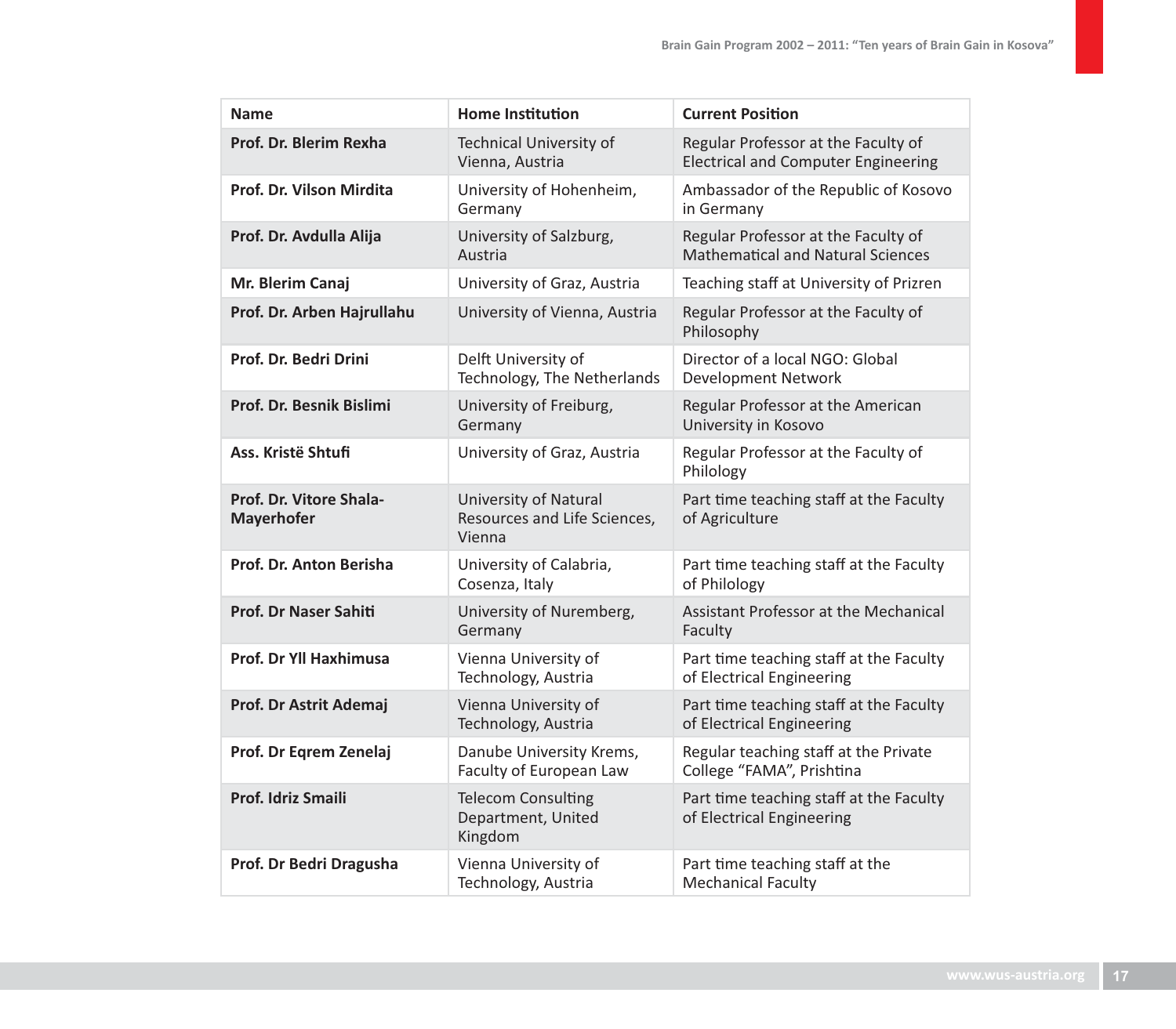| Prof. Dr Salem Lepaja           | Vienna University of<br>Technology, Austria                       | Part time teaching staff at the<br><b>Mechanical Faculty</b>                                   |
|---------------------------------|-------------------------------------------------------------------|------------------------------------------------------------------------------------------------|
| Prof. Dr Ismail Hasani          | University of Stavanger,<br>Norway                                | Part time teaching staff at the Faculty<br>of Philosophy                                       |
| Prof. Dr Ismail Kabashi         | Faculty of Mathematics and<br>Geosciences, Austria                | Part time teaching staff at the Faculty<br>of Civil Engineering and Architecture               |
| <b>Prof. Dr Driton Statovci</b> | Telecommunication Research<br>Center Vienna                       | Part time teaching staff at the Faculty<br>of Electrical Engineering                           |
| Prof. Bekim Baliqi              | University of Prishtina                                           | Head of Department of Political<br>Science, Faculty of Philosophy                              |
| Prof. Lulzim Dragidella         | University of Applied<br>Sciences, Regensburg,<br>Germany         | Professor at Faculty of Philosophy,<br>Department of Pedagogy                                  |
| <b>Prof. Kimete Canaj</b>       | University of Graz, Austria                                       | <b>Coordinator National TEMPUS Office in</b><br>Kosovo                                         |
| Prof. Dr. Qendrim Gashi         | European Post Doctoral<br>Institute, Cambridge, United<br>Kingdom | Professor at the Faculty of<br>Mathematical and Natural Sciences,<br>Department of Mathematics |
| Prof. Dr. Xhevdet Thaqi         | University of Barcelona,<br>Spain                                 | Professor at the Faculty of Education                                                          |

#### **List of BGP Guest Lecturers who currently work in Kosova**

#### *Success Story 4: "Propaedeutics", Dr. Bardhyl Noci, Institute of Veterinary Anatomy, Free University of Berlin, Germany*

Dr. Bardhyl Noci held lectures at the Faculty of Agriculture and Veterinary, University of Prishtina, Department of Medicine. Dr. Noci is a lecturer at the Institute of Veterinary Anatomy at the Free University of Berlin. The lectures were held within the subject of "Propaedeutics" with a strong focus on the practical work. This was a very important experience for the Faculty of Agriculture and Veterinary which is still an emerging institution with little experience of new methods which are applied in Western European countries. Thus, the visit of Dr. Noci contributed to know-how and knowledge transfer.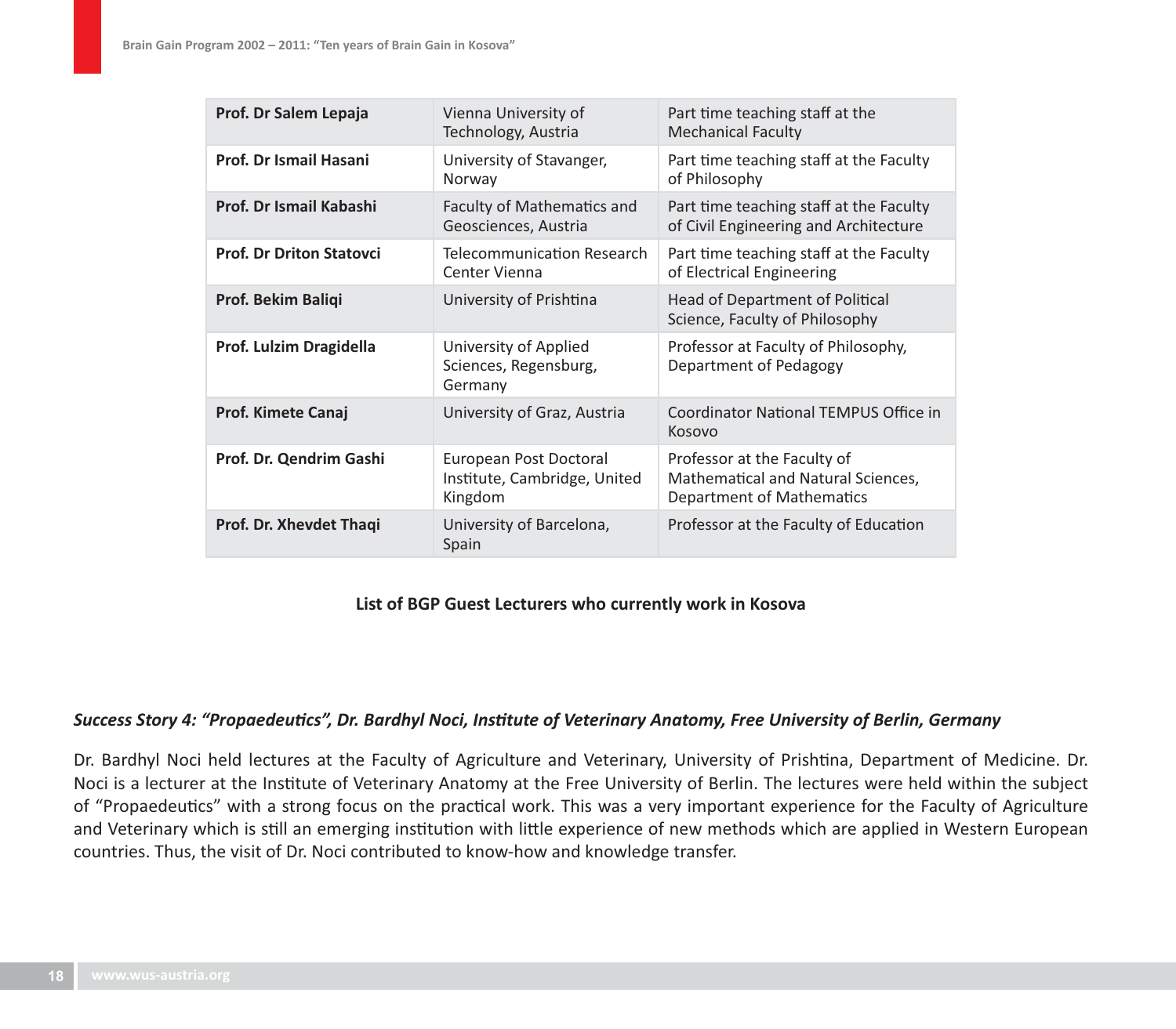#### **Comments made by the Host Institution:**

*"From our point of view the project was a great success because the aim of the project was to make new methods*  of clinical propaedeutics accessible to the students and this goal was achieved. The students gave feedback concerning the organization and the conducting of the module. But not only the students benefited from this *program, for our faculty it is of great value to build up and sustain a fruitful and cooperative relation with the* Free University of Berlin, through projects like this. In summary, we can draw a very positive conclusion about the *project and we would like to emphasize that further coopera- on of this kind would be highly desirable."*

#### *Success Story 5: "Ar- fi cial Intelligence", Prof. Dr. Nysret Musliu, Vienna University of Technology, Austria*

There were not only courses offered which were not available at the hosting institutions, the Guest Lecturers also came to share their knowledge and experiences in existing courses of the UP curricula, and thus contributed to the quality of existing lectures by offering complementary approaches from different perspectives. Prof. Dr. Nyrset Musliu, a lecturer at the Vienna University of Technology, Institute for Information Systems, Database and Artificial Intelligence, covered the lectures in the compulsory course of "Artificial Intelligence" at the Master level. Dr. Musliu has been working for more than ten years at the Vienna University of Technology and was involved in several research projects, thus, the main objective of this course was to give the students a broad introduction of core concepts of artificial intelligence, including problem solving and search, knowledge representation and machine learning. The positive feedback gained from the students enabled the faculty to invite Dr. Musliu again to teach at the Faculty of Electrical and Computer Engineering for several times.

#### **Comments made by students:**

*"The Professor did his job in a very professional way." "The subject was very challenging and we learned new techniques."* "I hope that we'll have more opportunities like this to learn with these methods."

#### **Comments made by the Host Institution:**

"Artificial Intelligence is a compulsory course of Master studies in Computer Engineering at our Faculty. This course cannot be covered by our faculty at the moment, so it was very important to have Dr. Nysret Musliu as a visiting *professor to teach this course again. We were very pleased to cooperate with Dr. Musliu and we are grateful to WUS*  Austria for supporting him, and thus supporting the studies at the Faculty of Electrical and Computer Engineering."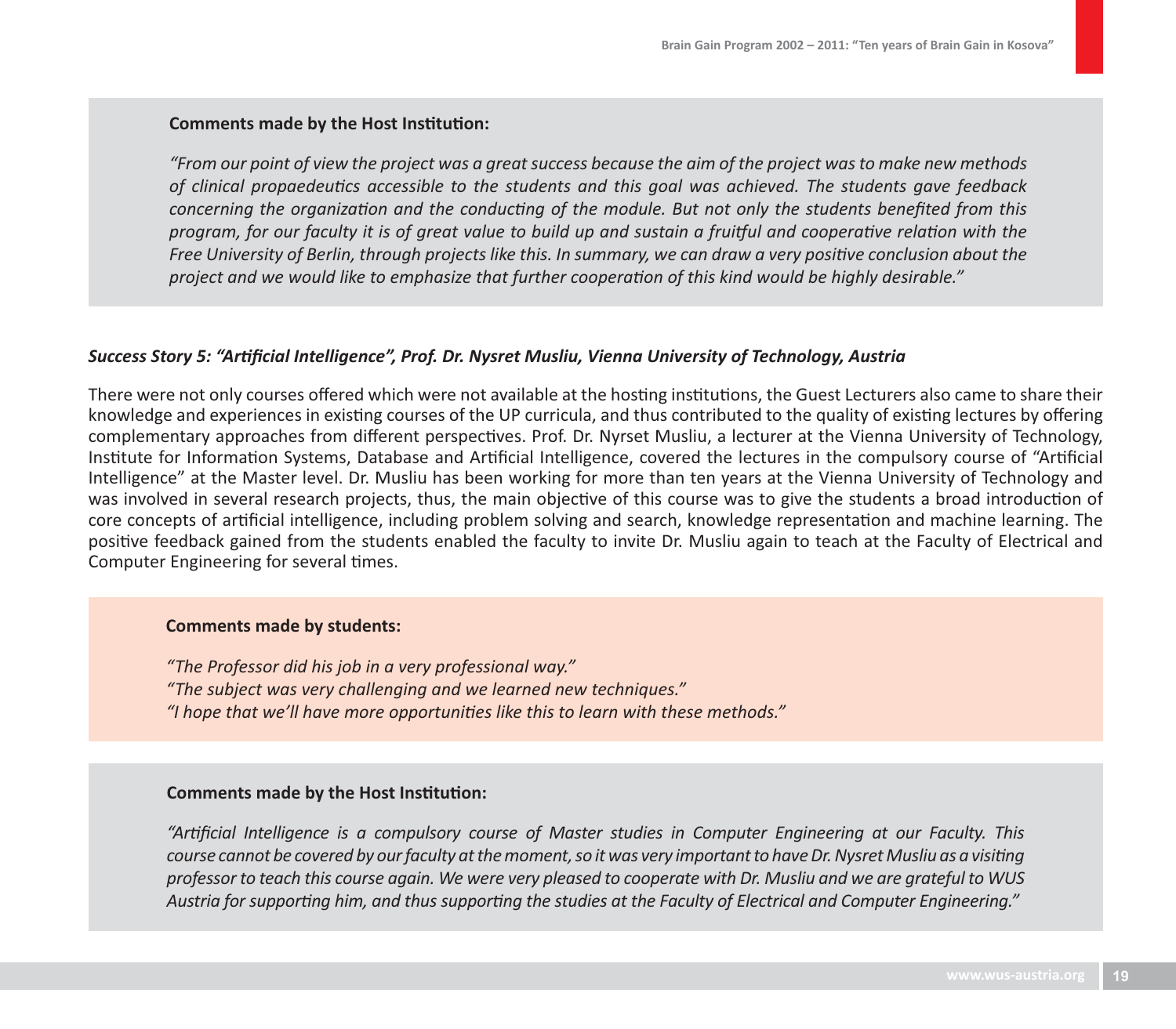### *Success Story 6: "Mass Communication" & "Language and Ideology", Dr. Sahadete Limani-Beqa, Europa Universität Viadrina Frankfurt, Germany*

Dr. Sahadete Limani-Beqa, Researcher at the Europa Universität Viadrina Frankfurt, participated twice in the BGP project using the component with an extended period of stay. During the 4 months of her stay in Prishtina, she taught the courses "Mass Communication" and "Language and Ideology" for students at the BA and MA level at the Faculty of Philology, Department of Journalism. It is worth mentioning that Dr. Limani-Beqa mentored several dissertations for last-year students. The mentoring of final theses is a very valuable component of BGP, as it enables the guest professor to get more familiar with his/her students and to demonstrate how mentoring work functions at their home institutions, which is very valuable both for the UP and for its students. The dissertations covered the following topics: "Mass Media and Mass Mobilization", "How much Public is the Public Television of Kosovo?", "Audio Visional Views of TV News Editions and their Impact on the Public", "The Role of the Press in Building Public Opinion". The aims of the courses taught by her were to give the students knowledge about the main concepts of communication in general, and about mass communication in particular. The explanation of the nature, theory and effects of mass communication and the analysis of the impact of mass communication for the social, cultural and political processes were also objectives of the lectures held by Dr. Limani-Beqa.

#### **Comments made by students:**

"Introduction to Mass Communication was a very attractive subject and also the lecturer was very well prepared. *We had a good - me and we gained a lot of new knowledge."*

"I think that the course Introduction to Mass Communication has achieved its objectives thanks to the work of the *lecturer and her good methods."*

"The subject was very interesting because apart from the lectures, the students took actively part in the process." *a i'm very satisfied with the teaching methods and also with the debates that the professor initiated and the interac- vity of the course."*

The Faculty of Medicine benefited from the BGP by inviting several specialists from various fields of medicine to give lectures for the students of this faculty including Bachelor, Master and PhD students. The experts came from several EU countries and also from the United States.

#### *Success Story 7: "Neuroscience", Dr. Bashkim Kadriu, M.D., University of Illinois at Chicago, USA*

Dr. Bashkim Kadriu, M.D. Research Associate at the University of Illinois at Chicago, Department of Neuroscience/Psychiatry held a series of open lectures in the field of "Neuroscience" at the Faculty of Medicine. The audience consisted of a wide range of interested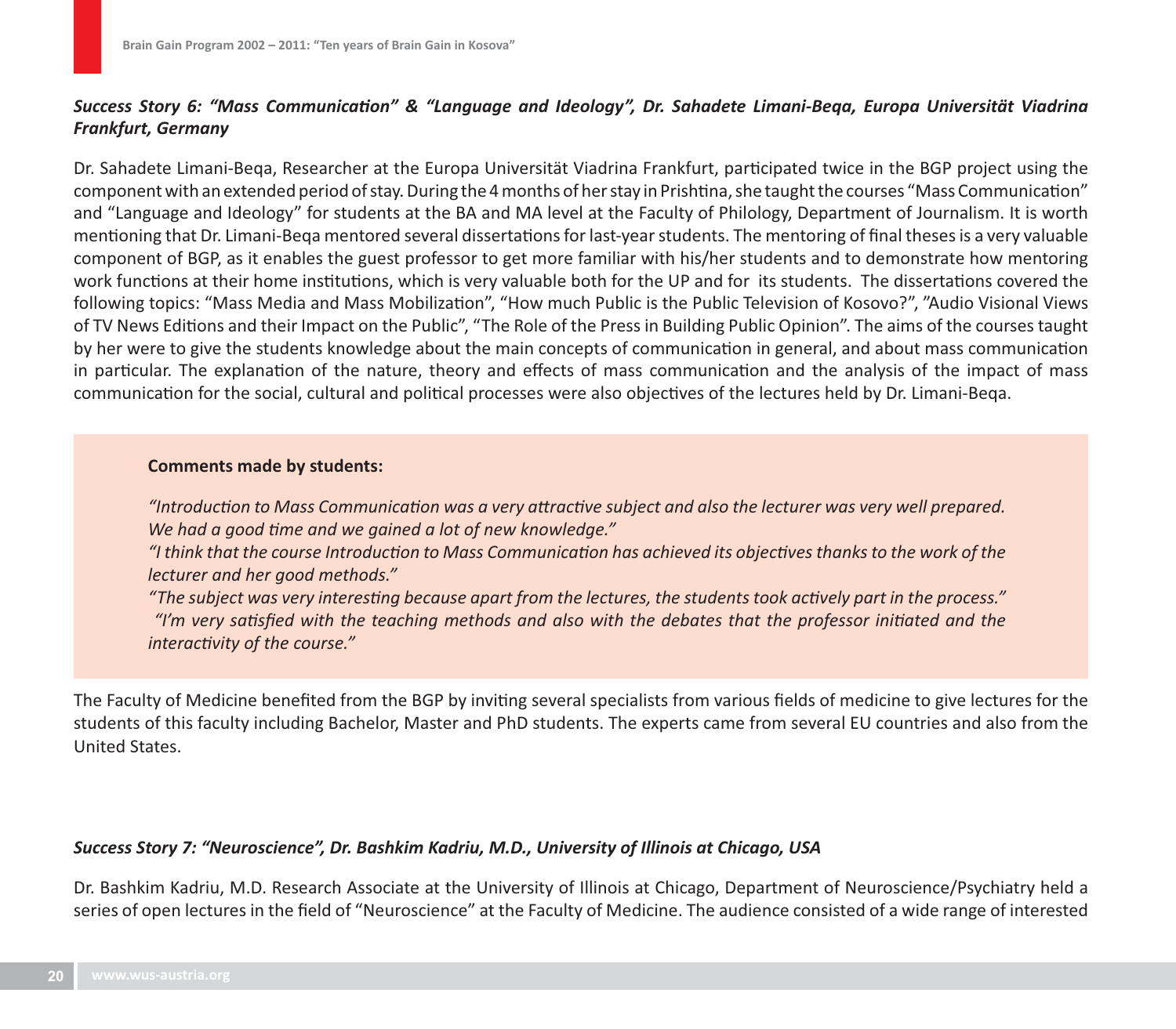persons, students, teaching staff of the faculty and other interested persons in Neuroscience. The lectures were held at the Centre of Telemedicine of the University of Prishtina, and thus the Faculty of Medicine is planning to extend the cooperation between the UP and the University of Illinois in the area of medicine.

#### **Comments made by the Host Institution:**

*These lectures meant to bring an insight and understanding for the field of Neuroscience in general, and in* particular to discuss the role of GABAergic dysfunction and its association with brain disorders. The course entitled "The Role of Epigenetic Mechanisms in the Regulation of GABAergic Function", which was divided *into eight topics, brought to the scientific community in Prishtina the latest achievement from the Institute of Neuroscience at the University of Illinois at Chicago. The lecturer Dr. Kadriu was here for two weeks. We believe*  that our Faculty of Medicine should encourage this cooperation in the future, to aim at not only returning our potential faculty back home, but also to create bridges of opportunities for our students and faculty. Dr. Kadriu is continuing his venues of research in the basic and clinical field of Neuropsychiatry and Neuroscience at the Albert *Einstein College of Medicine at Yoshiva University. He has expressed his willingness to come again next year and*  to continue his cooperation with the Faculty of Medicine at the University of Prishtina.

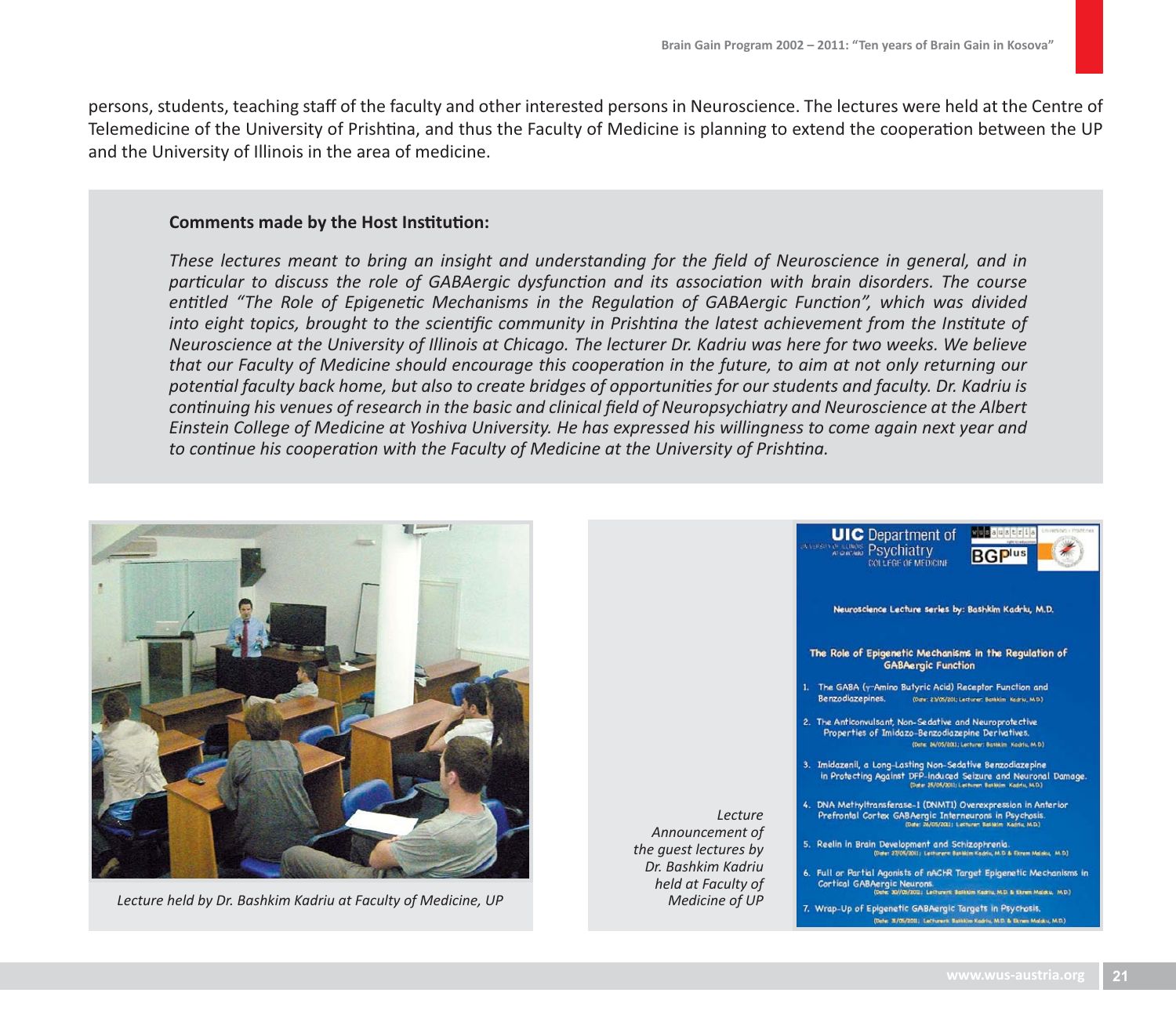The BGP, as a program aiming to give emigrated scholars the opportunity to contribute to the reformation process at the UP, was open to academics from former Yugoslavia, but mostly Kosovar academics from all over the world participated. The scope of the countries where the Guest Lecturers came from stretched from a lot of Central European and Mediterranean Countries to America.

### Success Story 8: "Discovering Geometrical Transformation and Development of Geometric Thinking", Prof. Dr. Xhevdet Thaqi, *University of Barcelona, Spain*

Prof. Dr. Xhevdet Thaqi, lecturer and researcher at the University of Barcelona, Spain, gave the lecture "Discovering Geometrical Transformation and Development of Geometric Thinking" at the Faculty of Education at the UP. After a successful introduction of the course at the Faculty of Education and since the management of the faculty was satisfied with the positive outcomes of the organized lectures and the success that students have shown, and due to the fact that the faculty lacked this subject, it was decided that the course should be included in the existing curricula as a compulsory course.

#### **Comments made by the Host Institution:**

*"The lectures were very relevant for the students' professional life. During the lectures the teaching process was organized in group activities in which students used reasoning to explain why conjectures are true. This course was also useful on knowing the Van Hiele levels on Geometrical thinking that are very important on pre-service*  teacher training. We are planning this course to be incorporated into the existing curricula."

#### *Success Story 9: "Opera- ng Systems", Dr. Alban Rrustemi, University of Cambridge, United Kingdom*

Dr. Alban Rrustemi, Researcher at the University of Cambridge, Faculty of Technology, was very active in his lectures "Operating Systems" at two faculties of the UP: Faculty of Electrical and Computer Engineering and Faculty of Mathematical and Natural Sciences, Department of Computer Science. In both cases the faculties invited Dr. Rrustemi to give lectures on the topic of "Operating Systems", an essential course in Computer Science and therefore it is of importance to these departments to provide high quality teaching in Operating Systems. According to the faculties benefiting from courses delivered by Dr. Rrustemi, the overall aim of the course was to provide students with general knowledge on how an operating system works and these key concepts were successfully achieved.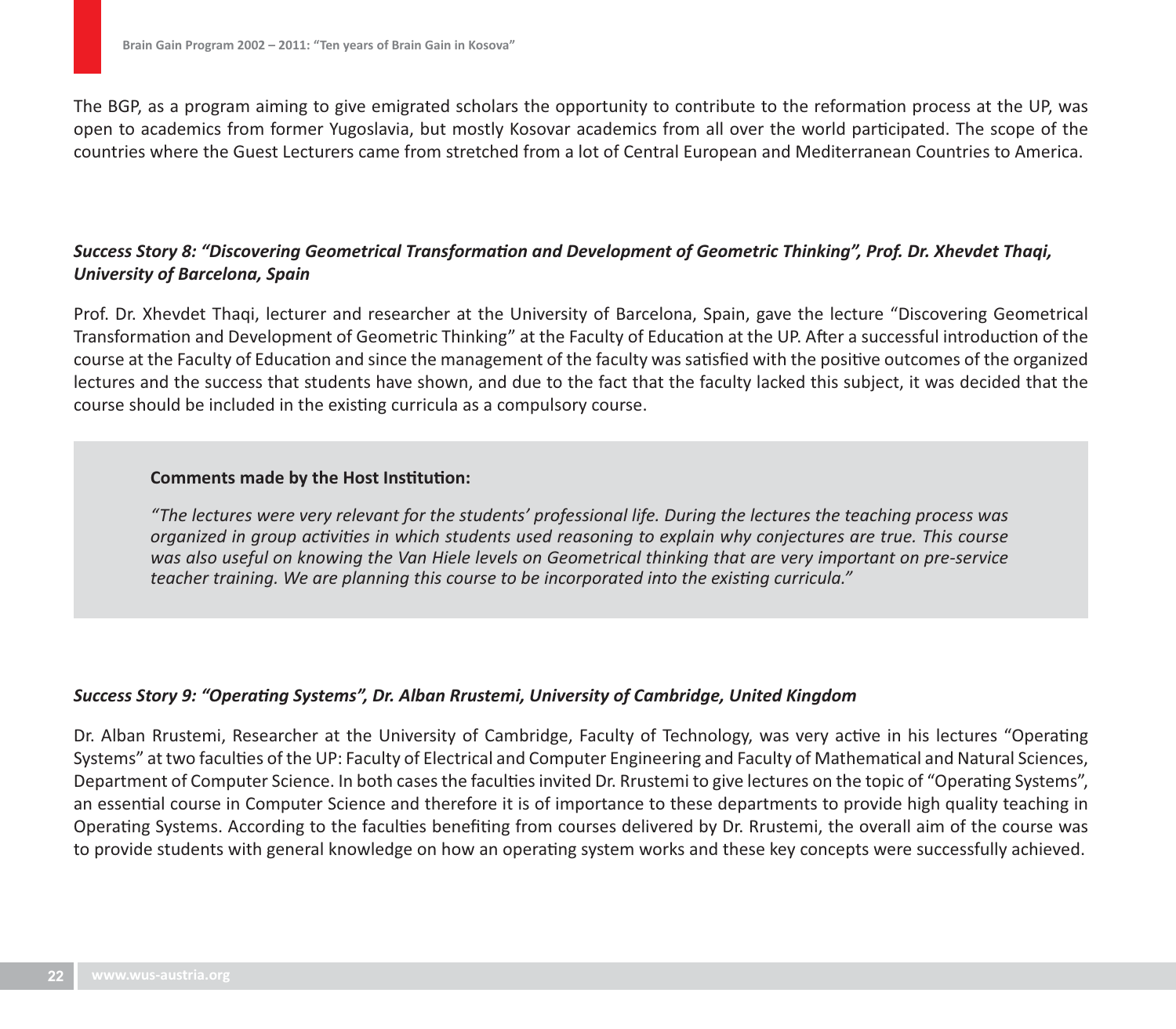#### **Comments made by students:**

*"It was a very good idea from our faculty to invite Prof. Alban, because it is very important for our careers to have*  a better understanding of Operating Systems, so I suggest that these lectures will be continued also in the future."

*"It is great to have a chance to hear lectures from such an experienced Professor as Prof. Rrustemi. And I'm*  grateful to WUS for supporting this course and thus supporting us in our development."

"I can say that it was a very successful course and I think all students are satisfied with the overall course."

#### *Success Story 10: "Psychodrama", Dr. Gonxhe Boshtrakaj, University of Konstanz, Germany*

Another lecturer who applied for the BGP with an extended period of stay was Dr. Gonxhe Boshtrakaj from the University of Konstanz. She introduced the course of "Psychodrama" at the Department of Psychology at the Philosophic Faculty. This is a course which was not present in the curricula, but it was successfully implemented twice with the help of Dr. Boshtrakaj. From the beginning there was a huge interest from the students to follow the course where the most important psychodrama methods were explained.

#### **Comments made by students:**

"The course was really interesting, and the practical part was very effective and it enabled us to understand the subject better."

"I think that these lectures were successful because the methods how to tackle the problems were very effective *and easy to understand."*

"Psychodrama was quite interesting and we learned a lot of new things and I think that this has to be continued *in the future in order to achieve more success."*

*"I would personally like to take part in more modules of psychodrama, because it really helped us a lot. I'm very sa- sfi ed with the outcomes of the course."*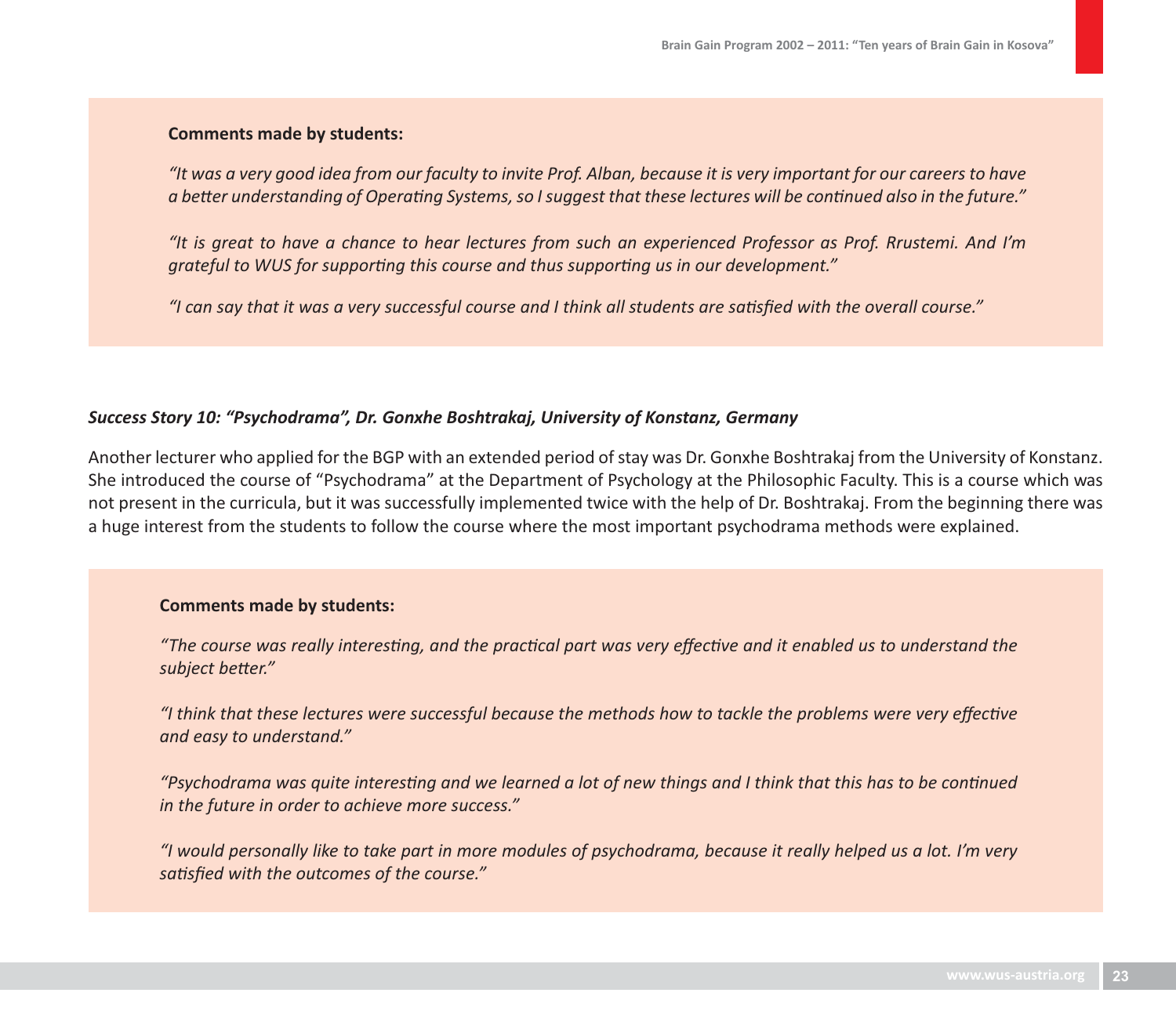# **7. CONCLUSION: FUTURE CHALLENGES**

 $\Box$  rain gain, instead of brain drain, is a process which can have essential impact on the successful economic and political development<br> $\Box$  of a country. Its importance is much noticeable in small and transition countr  $\Box$  rain gain, instead of brain drain, is a process which can have essential impact on the successful economic and political development educated and skilled people and with a lot of challenges ahead. The need of this demand is being filled by higher education institutions in Kosova, led by the University of Prishtina. Its mission is to provide high quality education, comparable and competitive in the European Higher Education Area. With the proper policies in place, qualified persons from Kosova, living abroad, can be also involved in the development processes. By doing so, Kosova can have the opportunity to gain knowledge of European quality with the lowest cost possible.

The Brain Gain Program, financed by the Austrian Development Cooperation (ADC) and implemented by WUS Austria since 2002, has become a very important tool for establishing and strengthening the institutional cooperation between higher education institutions of Western European countries and the University of Prishtina. Referring to this long experience, it has been proven that the strengthening and the use of the Diaspora networks are considered appropriate mechanism for the proper use of human capital abroad which exists for supporting internal developments.

The Government of Kosova understood the role and the potential of its Diaspora in the economic and social development of Kosova. For this reason, based on the BGP program of WUS Austria, the Ministry of Education, Science and Technology started with the implementation of the Brain Gain project in 2008 with the aim of returning qualified Kosova Diaspora and involving them in Kosova institutions. In addition to this, in 2011, the Ministry for Diaspora was established. One of the priorities that this Ministry will have is to create proper policies in contributing to Brain Gain. These policies, led by the ministry, will not cover only the public sector but will be also focused on the private sector. Kosovar institutions must be more flexible and open to use the Diaspora potential, and by doing so, to establish networks with foreign institutions. These kinds of cooperation promote progress and development and build the basis for further joint projects in fields like scientific research and economy. Besides, the mutual cooperation will stimulate the process of 'brain circulation' which will enable Kosova to successfully pass the transition phase and which will contribute to the European integration processes of Kosova.

WUS Austria, Prishtina Team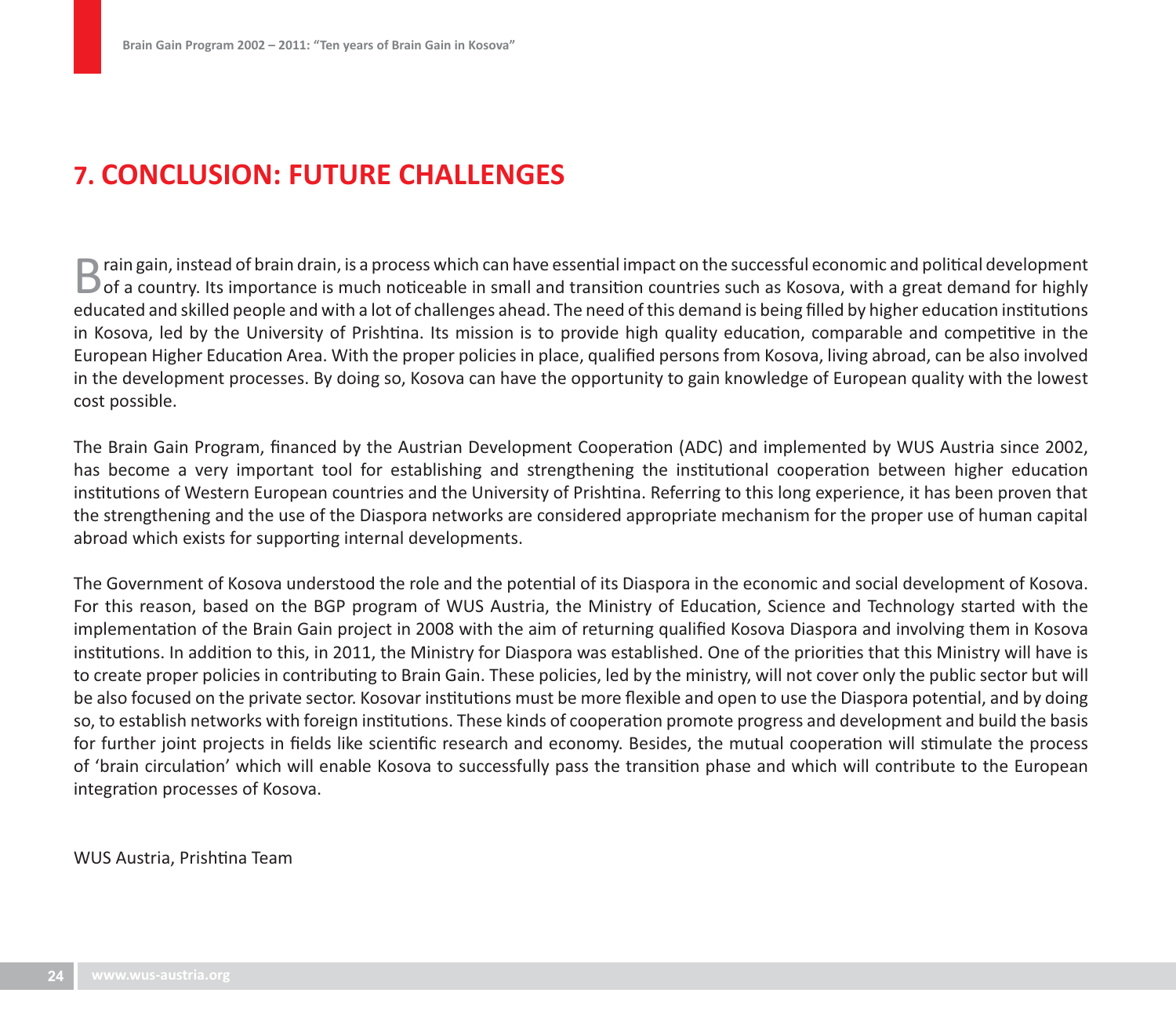| Name of the lecturer     | <b>Hosting Institution</b>               | <b>Home Institution/Country</b>                    |
|--------------------------|------------------------------------------|----------------------------------------------------|
| Krist Shtufi             | Faculty of Philosophy                    | University of Graz, Austria                        |
| Vilson Merditaj          | <b>Faculty of Agriculture</b>            | University of Honenheim, Germany,                  |
| Bajram Berisha           | <b>Faculty of Agriculture</b>            | University of Munich, Germany                      |
| Salih Salihu             | <b>Faculty of Agriculture</b>            | University of Boku, Vienna, Austria                |
| Vitore Shala - Mayrhofer | <b>Faculty of Agriculture</b>            | University of Boku, Vienna, Austria                |
| Konrad Koestlin          | Faculty of Philosophy                    | Institute for European Ethnology                   |
| Anton Berisha            | <b>Faculty of Philology</b>              | University of Calabria, Kozenca, Italia            |
| Gonxhe Boshtrakaj        | Faculty of Arts                          | University of Salzburg, Austria                    |
| <b>Blerim Canaj</b>      | <b>Faculty of Philology</b>              | University of Salzburg, Austria                    |
| Naser Sahiti             | <b>Mechanical Faculty</b>                | University of Nurnberg, Germany                    |
| <b>Yll Haxhimusa</b>     | <b>Faculty of Electrical Engineering</b> | Vienna University of Technology, Austria           |
| <b>Nysret Musliu</b>     | <b>Faculty of Electrical Engineering</b> | Vienna University of Technology, Asutria           |
| Astrit Ademaj            | <b>Faculty of Electrical Engineering</b> | Vienna University of Technology, Austria           |
| <b>Idriz Smaili</b>      | <b>Faculty of Electrical Engineering</b> | Software Product TTP-view, Austria                 |
| Xhafer Krasniqi          | Faculty of electrical Engineering        | Telecom consulting dep. Network, United<br>Kingdom |
| Naim Gjergji             | <b>Faculty of Electrical Engineering</b> | PSI, Product and Systems, Germany                  |
| Salihe Salihu Abazi      | Faculty of Philosophy                    | Lund University, Sweden                            |
| Fatmir Asllanaj          | <b>Faculty of Natural Sciences</b>       | LEMTA, France                                      |
| Arian Shala              | <b>Faculty of Economics</b>              | IAEA, Austria                                      |
| Bedri Dragusha           | <b>Mechanical Faculty</b>                | Vienna University of Technology, Austria           |
| <b>Bernhardt Hurch</b>   | <b>Faculty of Philology</b>              | University of Graz, Austria                        |
| Avdulla Alija            | <b>Faculty of Natural Sciences</b>       | University of Salzburg, Austria                    |
| Arben Hajrullahu         | Faculty of Philosophy                    | University of Vienna, Austria                      |
| Bedri Drini              | <b>Mechanical Faculty</b>                | Delft University of Technology,<br>Netherlands     |

#### List of all Guest Lecturers and their Home Institutions in the period 2002 - 2011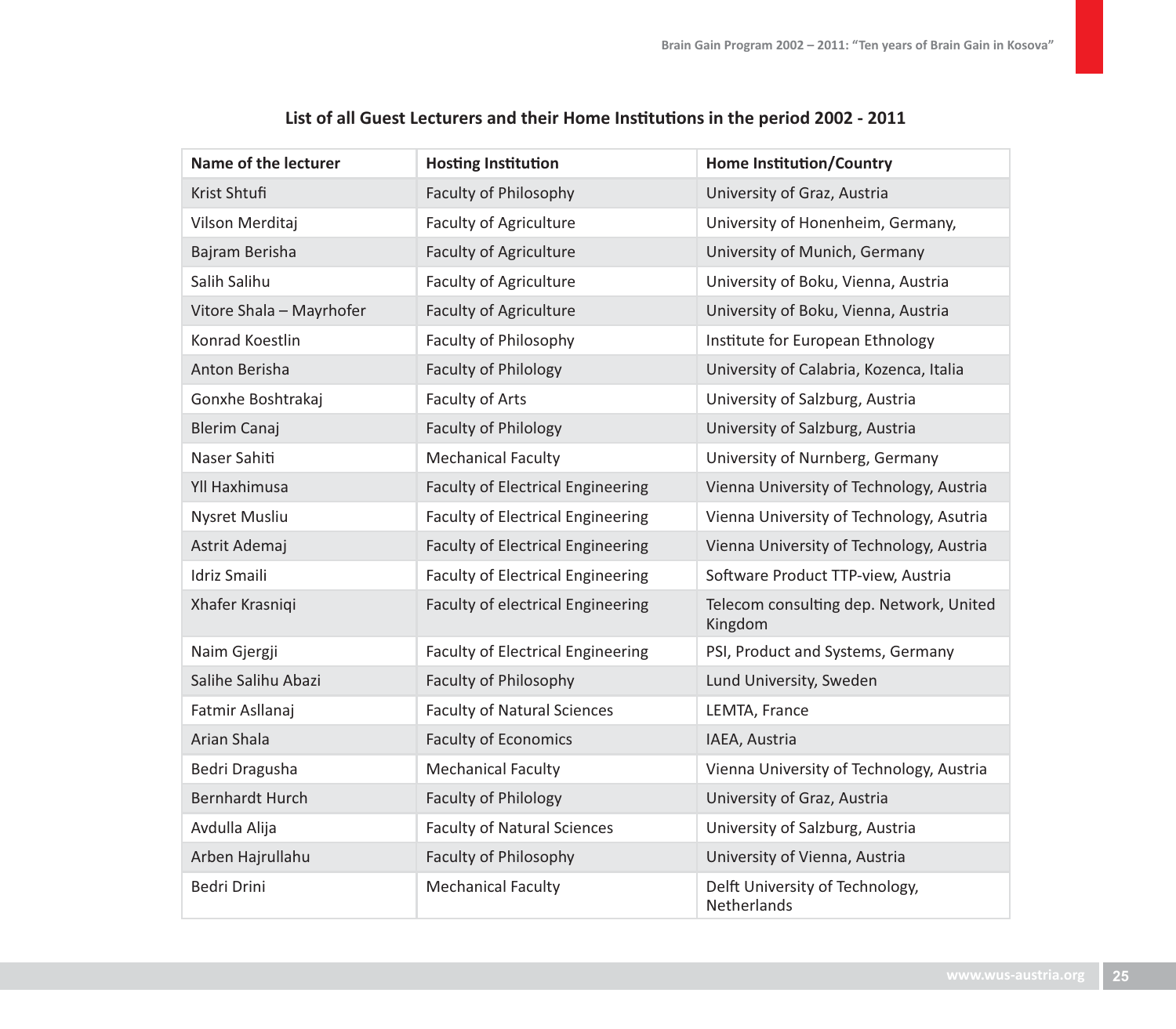| Salem Lepaja             | <b>Faculty of Electrical Engineering</b>                 | Vienna University of Technology, Austria                       |
|--------------------------|----------------------------------------------------------|----------------------------------------------------------------|
| Besnik Bislimi           | Faculty of Philosophy                                    | University of Freiberg, Germany                                |
| Peter Cepuder            | <b>Faculty of Agriculture</b>                            | University of Boku, Vienna, Austria                            |
| <b>Blerim Rexha</b>      | <b>Faculty of Natural Sciences</b>                       | Siemens AG, Germany                                            |
| Nexhmedin Morina         | Faculty of Philosophy                                    | Univeristy of Jena, Germany                                    |
| Visar Belegu             | <b>Faculty of Medicine</b>                               | Johns Hopkins University, U.S.A,<br><b>Postdoctoral Fellow</b> |
| <b>Manfred Grafinger</b> | Faculty of Applied Sciences, Ferizaj                     | University of Technology, Vienna, Austria                      |
| Ismail Hasani            | Faculty of Philosophy                                    | University of Stavanger, Norway                                |
| Ismail Kabashi           | Faculty of Civil Engineering and<br>Architecture         | Faculty of Mathematics and Geosciences,<br>Austria             |
| Bekim Baliqi             | Faculty of Philosophy                                    | Faculty of Human and Social Sciences,<br>Austria               |
| Lulzim Dragidella        | Faculty of Philosophy                                    | University of Applied Sciences,<br>Regensburg, Germany         |
| <b>Driton Statovci</b>   | Faculty of Electrical and Computer<br>Engineering        | <b>Telecommunication Research Center</b><br>Vienna, Austria    |
| Petrit Begiri            | <b>Faculty of Medicine</b>                               | Martin Luther University, Faculty of<br>Medicine, Germany      |
| Eqrem Zenelaj            | Faculty of Philosophy                                    | Danube University Krems, Faculty of<br>European Law            |
| Dritero Arifi            | Faculty of Philosophy                                    | University of Vienna, Austria                                  |
| Herbiert Kahmen          | Faculty of Civil Engineering and<br>Architecture         | Vienna University of Technology, Austria                       |
| Kimete Canaj             | Faculty of Philosophy                                    | University of Graz, Austria                                    |
| Alban Rrustemi           | <b>Faculty of Computer and Electrical</b><br>Engineering | University of Cambridge, United Kingdom                        |
| Naim Shabani             | <b>Faculty of Medicine</b>                               | University of LMU Munich, Germany                              |
| <b>Bardhyl Noci</b>      | Faculty of Agriculture                                   | Free University of Berlin, Germany                             |
| <b>Rifat Morina</b>      | <b>Faculty of Medicine</b>                               | Georg-August University                                        |
| Lema Kabashi             | Faculty of Education                                     | University of Pittsburg, USA                                   |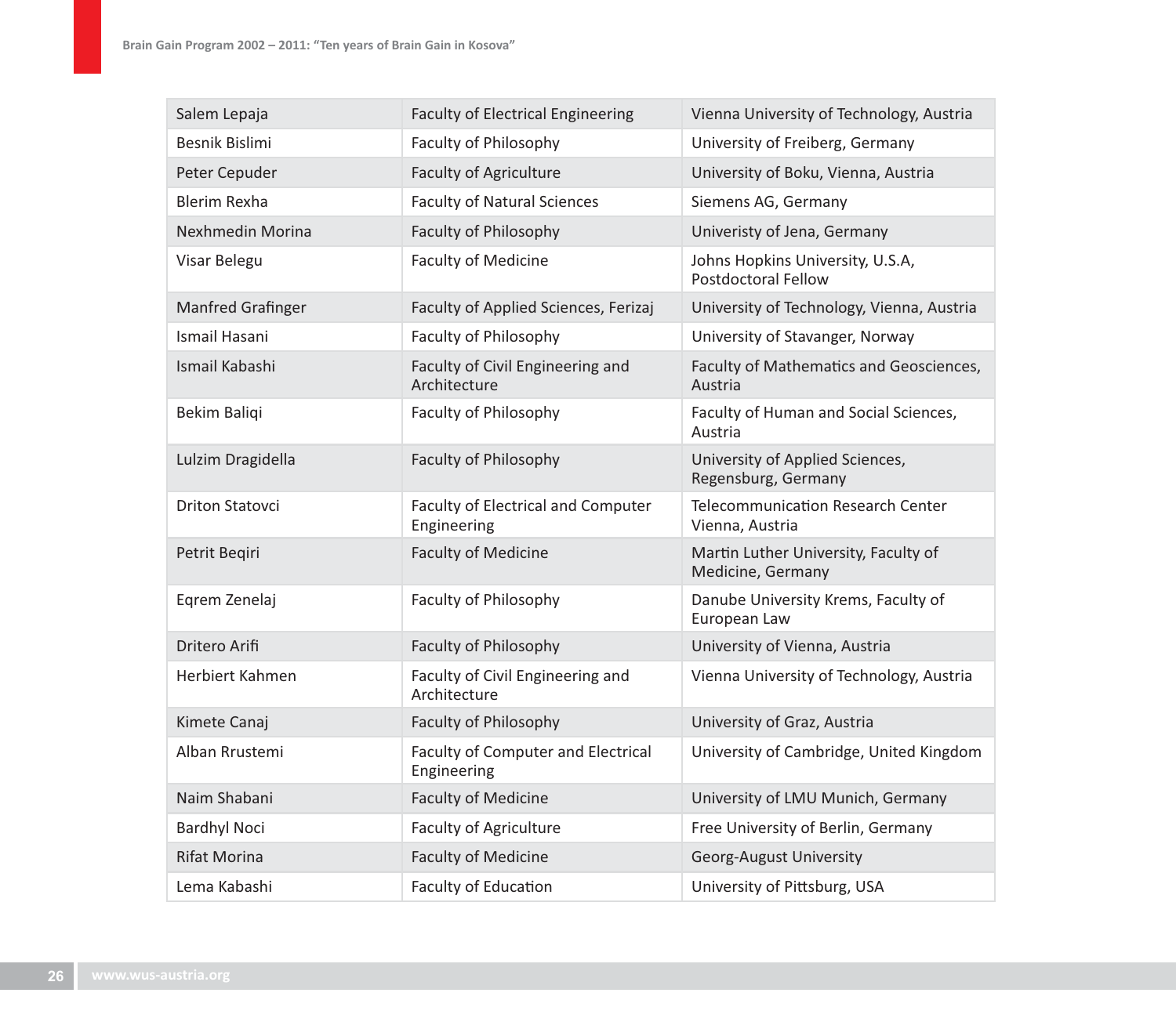| Qendrim Gashi                    | Faculty of Mathematical and Natural<br><b>Sciences</b> | European Post-Doctoral Institute, United<br>Kingdom         |
|----------------------------------|--------------------------------------------------------|-------------------------------------------------------------|
| Xhevdet Thaqi                    | <b>Faculty of Education</b>                            | University of Barcelona, Spain                              |
| Kemajl Stuja                     | <b>Faculty of Mechanical</b><br>Engineering            | FH Technikum, Vienna, Austria                               |
| Fahri Bega                       | <b>Faculty of Medicine</b>                             | University of Medicine Charite, Berlin,<br>Germany          |
| Sahadete Limani Beqa             | <b>Faculty of Philology</b>                            | Europa Universität Viadrina, Frankfurt,<br>Germany          |
| Xhevat Lumi                      | <b>Faculty of Medicine</b>                             | University Medical Centre, Ljubljana,<br>Slovenia           |
| Bashkim Kadriu                   | <b>Faculty of Medicine</b>                             | University of Illinois at Chicago, USA                      |
| Peter Kopacek                    | <b>Faculty of Mechanical Engineering</b>               | Vienna University of Technology, Austria                    |
| Elis Vllasi                      | Prishtina International Summer<br>University           | The University of Tennessee, USA                            |
| Mimoza Hyseni                    | Faculty of Mathematical and Natural<br><b>Sciences</b> | University of Zurich, Switzerland                           |
| Nezir Kraki                      | Faculty of Philosophy                                  | Université Paris Est (Paris 12) France                      |
| <b>Besnik Pula</b>               | Faculty of Philosophy                                  | Institute for Public Knowledge, New York<br>University, USA |
| Gjon Culaj                       | Faulty of Philosophy                                   | University of Paris 13, France                              |
| Gurakuq Dajaku                   | Faculty of Electrical and Computer<br>Engineering      | University of Federal Defense Munich,<br>Germany            |
| <b>Martina Melcher</b>           | Faculty of Law                                         | University of Graz, Austria                                 |
| Judith Grimm                     | Faculty of Law                                         | University of Graz, Austria                                 |
| <b>Klaus Pateter</b>             | Faculty of Law                                         | University of Graz, Austria                                 |
| <b>Carolin Leutloff-Grandits</b> | Prishtina International Summer<br>University           | University of Graz, Austria                                 |
| <b>Ernst Heiduk</b>              | Prishtina International Summer<br>University           | Carinthia University of Applied Sciences,<br>Austria        |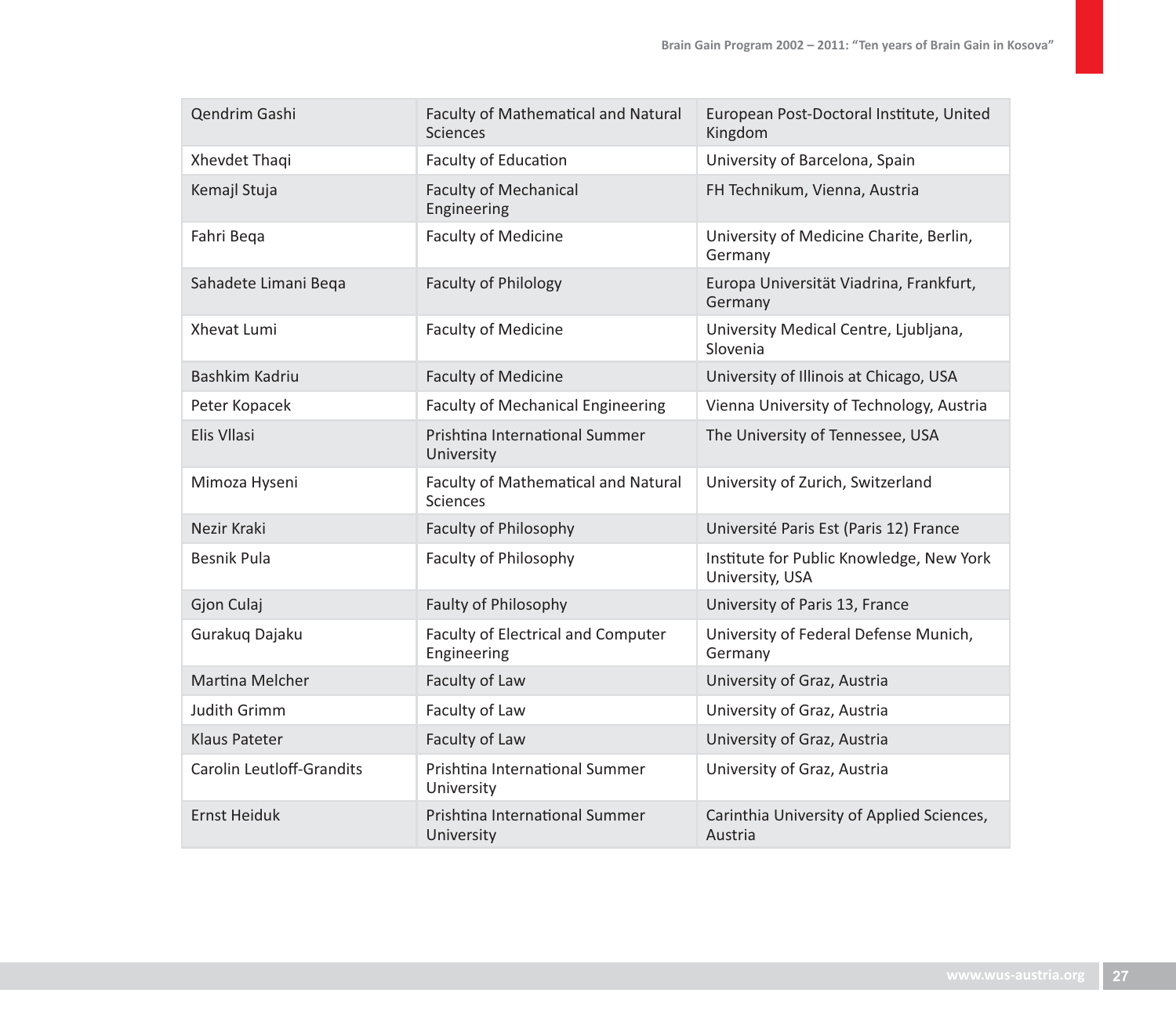# **8. PROJECT STAKEHOLDERS**



### **University of Prishtina**

The University of Prishtina was founded on the Law on the Establishment of the University of Prishtina which was approved by the Assembly of the Socialist Province of Kosovo on 18<sup>th</sup> of November 1969. The Establishment A The University of Prishtina was founded on the Law on the Establishment of the University of Prishtina which was approved by the 1970. Two days later, on 15<sup>th</sup> February 1970 the solemn Assembly gathering was held, whereby this day was declared as the Day of the University of Prishtina. Currently, the UP has 17 faculties, 14 of which are academic faculties whereas 3 are faculties of Applied Sciences. The University of Prishtina registered 41,833 students in the academic year 2009/2010. The main values of the UP are diversity (freedom of expression, gender, culture, age etc.). Its mission is directed towards Europeanization and Internationalization, thus greatly contributing to increasing the quality of education.

The University of Prishtina is one of the first institutions of higher education in the region that has undertaken the process of thorough reforms in accordance with the Bologna Process since 2001/2002. As acquiring internal and external quality is one of the main pillars of the Bologna Process, in February 2007 the UP Senate decided to establish the Unit for acquiring quality since the beginning of the academic year 2007/2008. The so-called Coordinators for Academic Development are responsible for ECTS and for acquiring quality in academic units.

The UP gives high priority to international cooperation focused on an intensive participation in the following programs: TEMPUS, Erasmus Mundus, Erasmus (external window), Leonardo Da Vinci, regional initiatives of South Eastern Europe, cooperation with neighboring countries and others. Taking into consideration the Bologna Principles of diploma and grade recognition, the promotion of the Diploma Supplement, the implementation of ECTS, the development of the Strategy for Continuous Education, the UP participates in different European projects for development and harmonization of curricula, mobility of students and academic staff as well as multilateral and bilateral cooperation in different fields.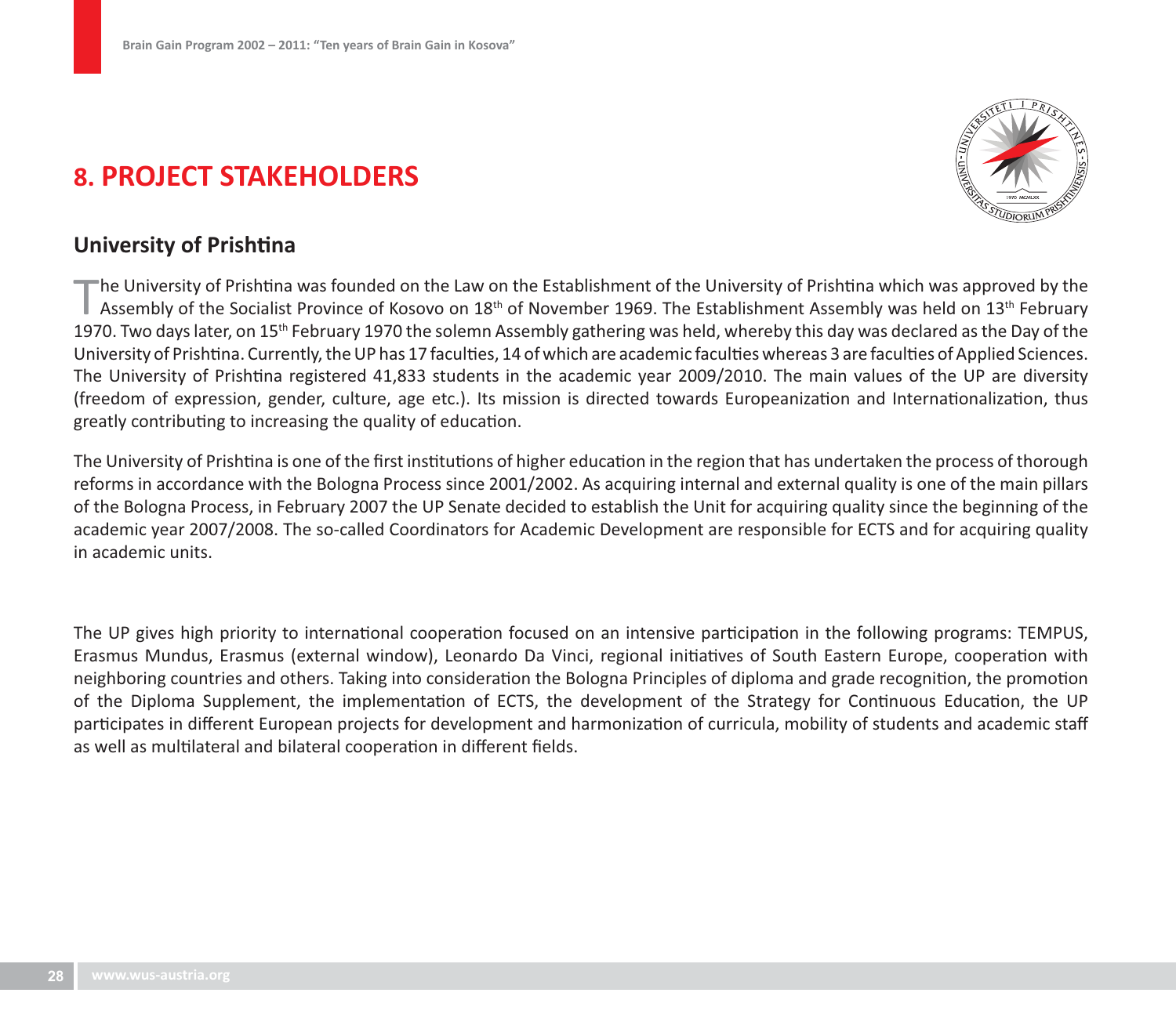financed by

Austrian  $\overline{\phantom{a}}$  Development Cooperation

### **Program Donor - Austrian Development Cooperation (ADC)**

A ustrian Development Cooperation promotes sustainable development by reducing poverty. Bilateral development cooperation<br>Concentrates on partner countries in Africa, Asia and Central America as well as in South Eastern an ustrian Development Cooperation promotes sustainable development by reducing poverty. Bilateral development cooperation

In South Eastern Europe Austrian Development Cooperation supports countries in their social, economic and democratic development and helps them prepare for their accession to the European Union. The main priorities of cooperation with South Eastern Europe lie in the fields of business and employment, education, environment and the rule of law**.** 

### **Austrian Development Cooperation (ADC) in Kosovo**

Kosovo is a major focus of Austrian Development Cooperation (ADC). Since 1999, Austria has been assisting the country in developing basic infrastructure, such as roads and water supply, and in education, democratization and economic development.

Even after declaring independence in 2008, Kosovo still faces serious political, economic and social problems. The present phase of transition is decisive for the development of democratic values, rule of law and an effective market economy. To support progress here, Austrian Development Cooperation focuses its work on rural development, which affords particular scope for poverty reduction and economic growth. With a view to sustainable and socially equitable development, ADC also assists in promoting the private sector.

Framing education programmes and building capacity is another priority of ADC. Austria supports the development of an educational system to meet needs at the higher education and vocational training level. ADC also helps Kosovo to implement measures in good governance and rule of law and seeks to foster democratic values by promoting conflict prevention and human rights programmes.

Tense relations still prevail among the various ethnic groups, particularly between the Kosovo Albanians and Kosovo Serbs. This is why Austrian Development Cooperation promotes peaceful co-existence among the various sections of the population.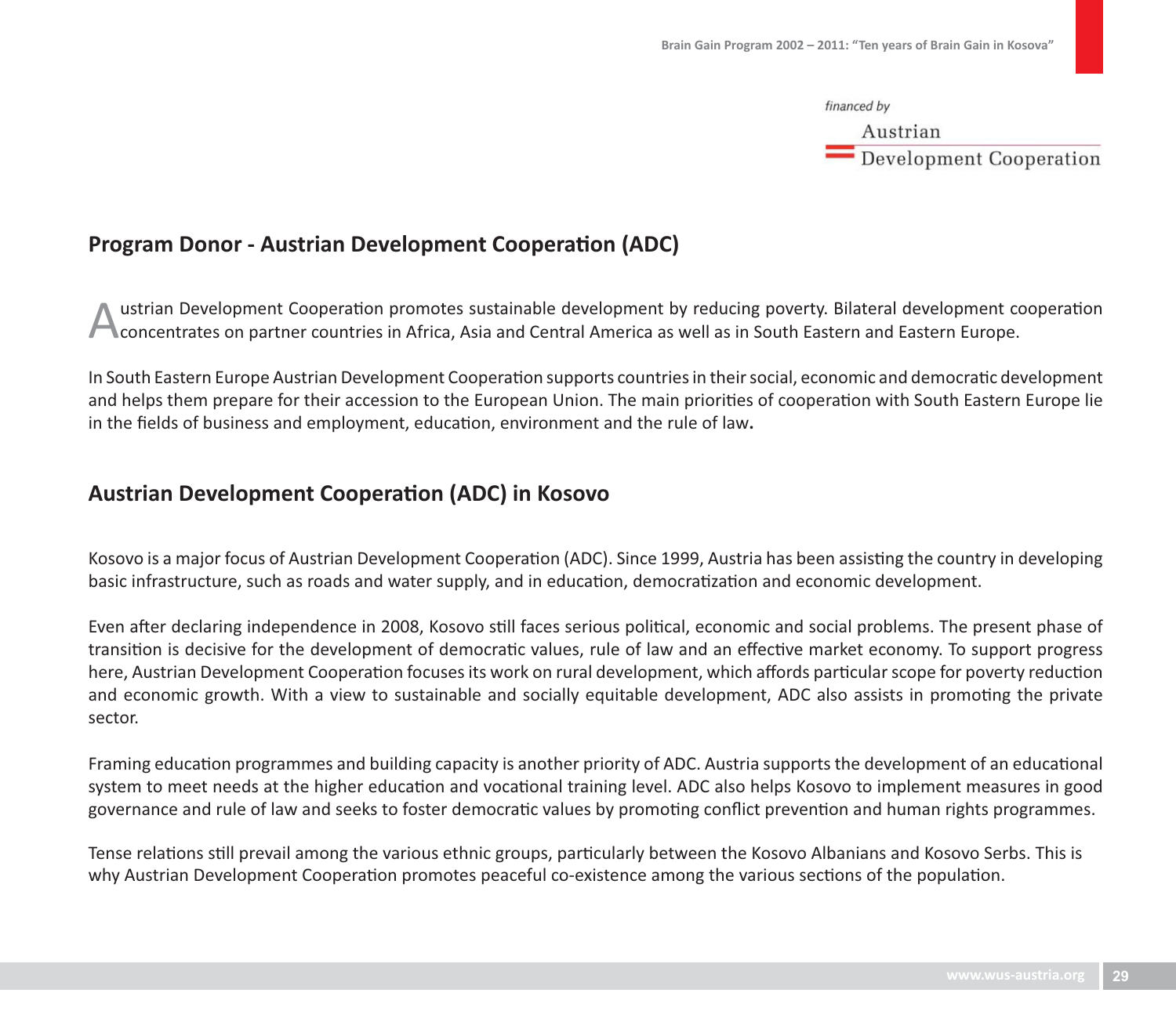

right to education

### Implementing Agency - World University Service (WUS) Austria

World University Service (WUS) Austria (www.wus-austria.org) is a politically independent, non-governmental organization<br>Committed to the promotion of the human right to education on the basis of academic freedom and unive lorld University Service (WUS) Austria (www.wus-austria.org) is a politically independent, non-governmental organization its establishment in Graz in 1983, WUS Austria has been working on the promotion of this aim in various countries all over the world.

Today the organization has a regional focus on the countries of South-Eastern and Eastern Europe and employs 4 branch offices in Sarajevo, Prishtina, Podgorica and Belgrade. While this area remains at the centre of WUS Austria's work, the organization additionally focuses on other regions such as the ACP countries, Northern Africa, the Middle East and the Caucasus and is further interested in cooperation with other countries in the world. During its 28 years of existence WUS Austria has positioned itself as one of the most important operative partners for enhancing knowledge transfer and comparability in Higher Education between EU and non EU countries. WUS Austria provides operative and technical support, and consultancy for a faster, more efficient implementation of the Bologna system and global trends in the Higher Education (HE) sector.

Sustainable development of Higher Education goes beyond the university level. Responding to this, WUS Austria works together with the public sector, economy and society as a whole.

### **WUS Austria in Kosova**

Reacting to a call for support, WUS Austria established its office in Prishtina in 1998 and started first "aid" activities such as language and computer courses, micro-projects for students, academic mobility grants and counseling.

Not long afterwards, during the NATO air strikes in March 1999, the WUS Austria Pristina Office needed to move to Tetovo in Macedonia, but continued to support the academic community in Kosova from there. In July 1999, the office was reallocated to Prishtina and the activities were resumed in Kosova.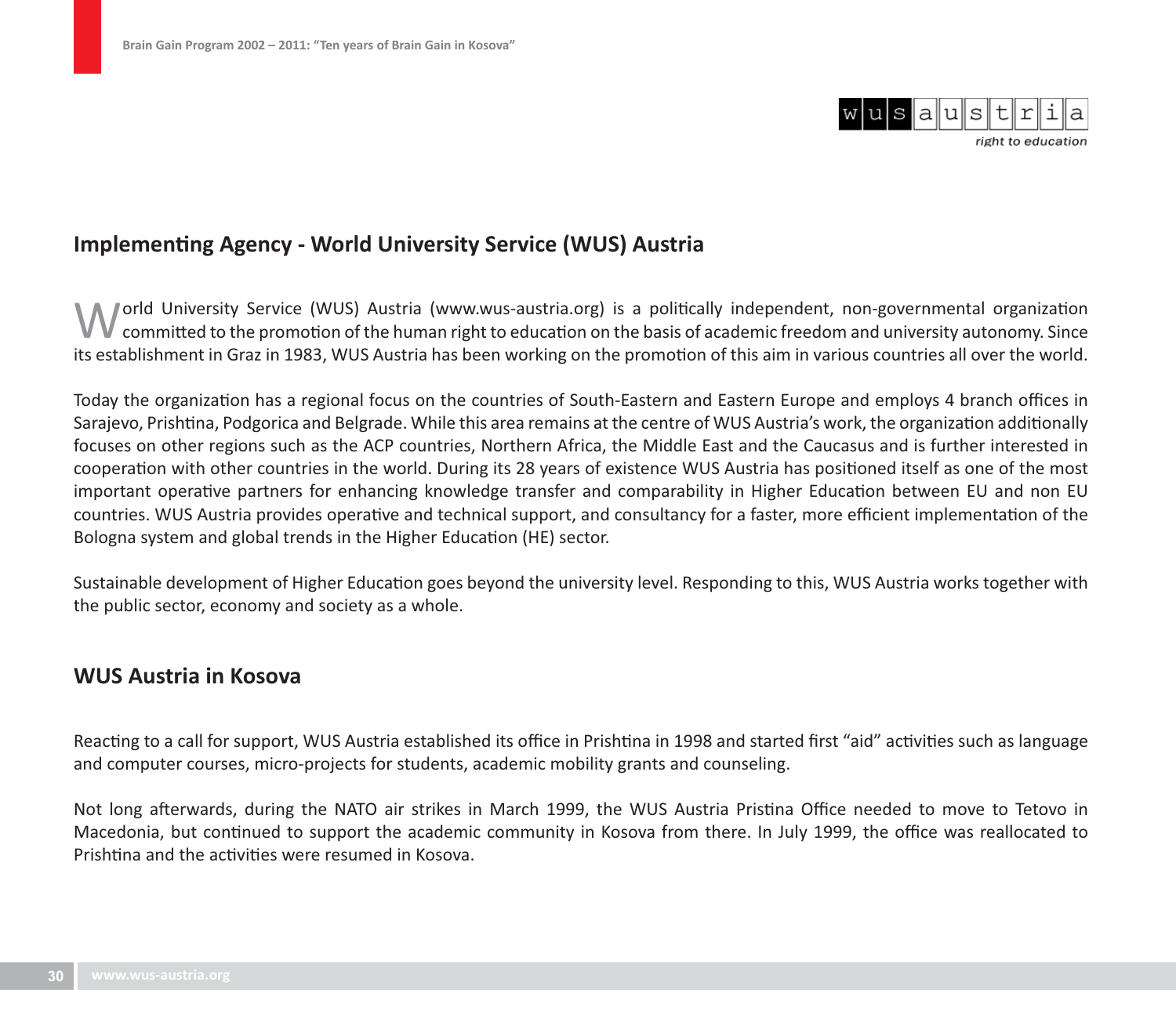The past 13 years of our work in Kosova can be summarized in three main phases:

- Humanitarian Aid In that phase, besides the above mentioned activities, the Austrian Ministry of Education made a significant amount available for the employees of the University of Prishtina, who were working at that time without any payment.
- **Stabilisation and reconstruction** Provision of first equipment, support in re-establishing international links; each faculty and college received a technical start-up package consisting of: computers, printers, a copy-machine, a fax-machine, and an overhead projector.
- **Reform Phase** During the last years WUS Austria focused on supporting the further development and advancement of the higher education system in Kosova. Additionally, all projects of WUS Austria at the University of Prishtina are in line with the Bologna principles and current European standards in the field of Higher Education.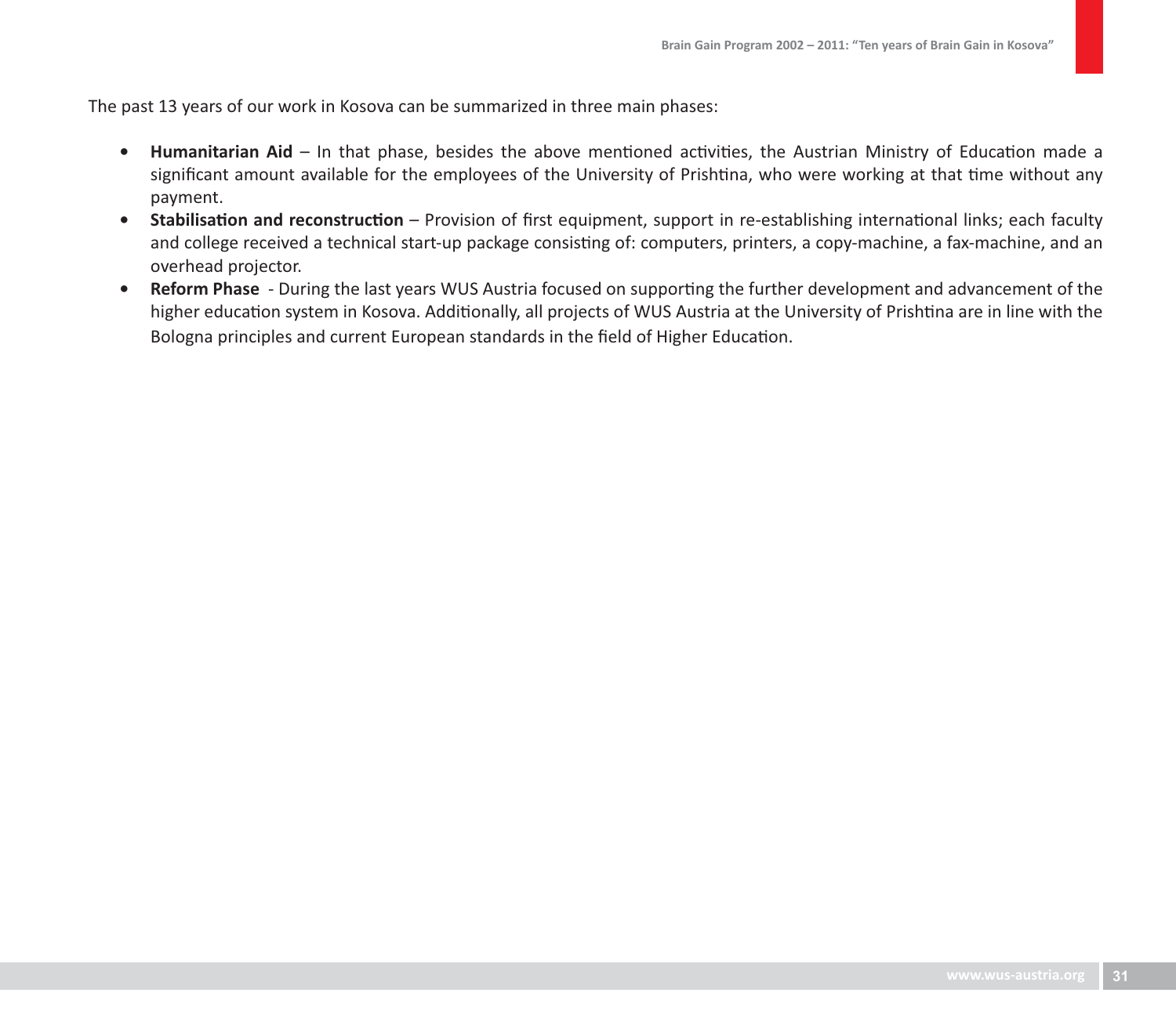# **CONTACT:**

**WUS Austria Head Offi ce Graz** Lichtenfelsgasse 21 8010 Graz Phone: +43 316 38 22 58Fax: +43 316 93 17 51office@wus-austria.org

**WUS Austria**Prishtina Office St. Nena Tereze n.n. 10000 Prishtina Phone/Fax: +381 38 241 472 prishtina@wus-austria.org